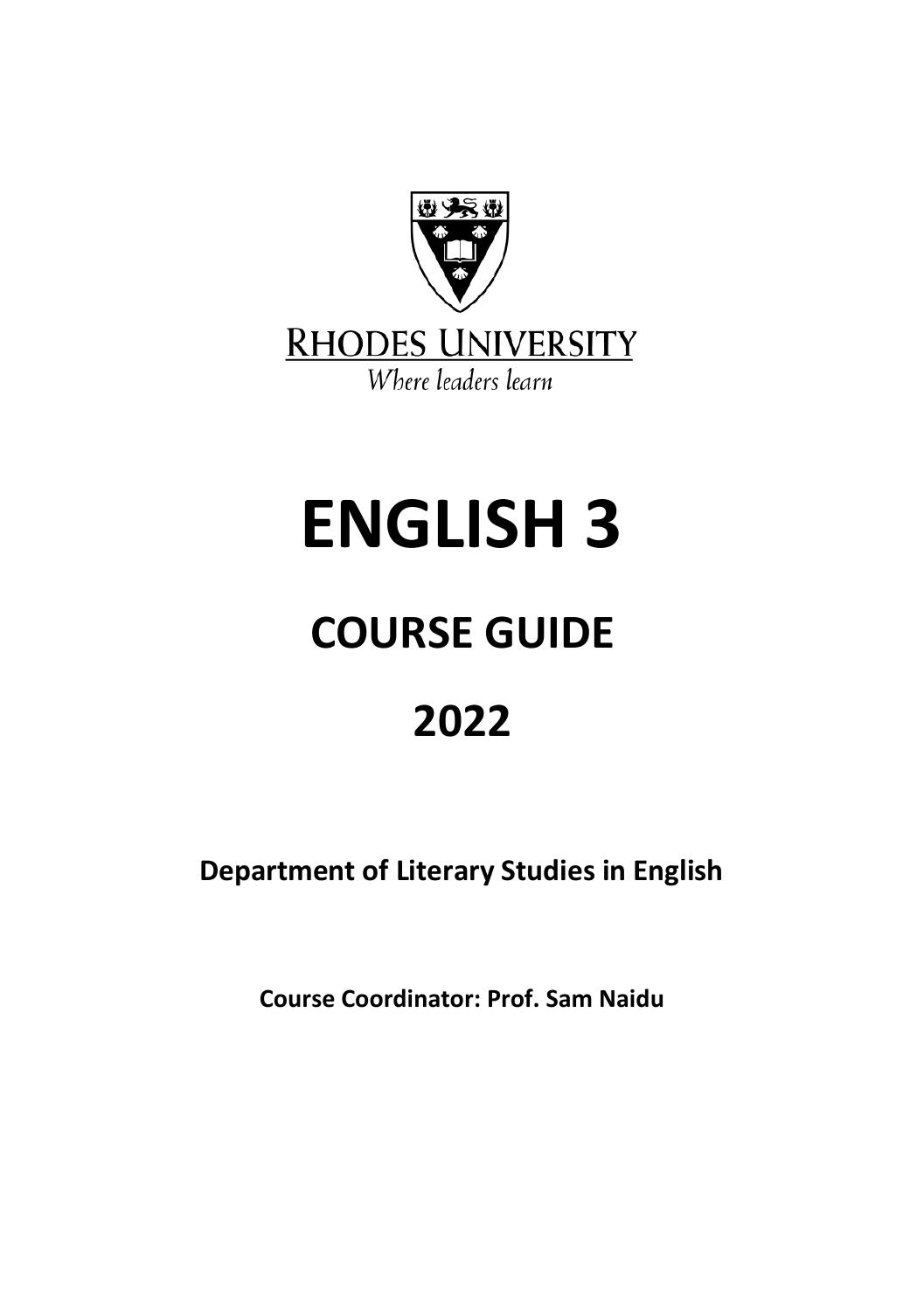#### **WELCOME TO ENGLISH 3**

The Department of Literary Studies in English seeks to stimulate and develop the imaginative and critical faculties of its students. In both its teaching and research activities, it is guided by the goals of cultural enrichment and social justice.

In particular, the Department is committed to:

- developing a South African-centred curriculum which nevertheless sees English as a world language and seeks to include a wide rangeof literature in English from other parts of the world;
- situating the detailed study of individual literary works and authors within a more general inquiry into matters of cultural history, genre and language;
- exposing students to a variety of critical and scholarly orientations and fostering appropriate argumentative skills;
- promoting correctness, clarity and precision of expression in student speech and writing;
- sustaining a challenging learning environment through the provision of blended teaching and learning methods.

This *Course Guide* and the *Guide to Essay Writing* will answer many of your initial questions.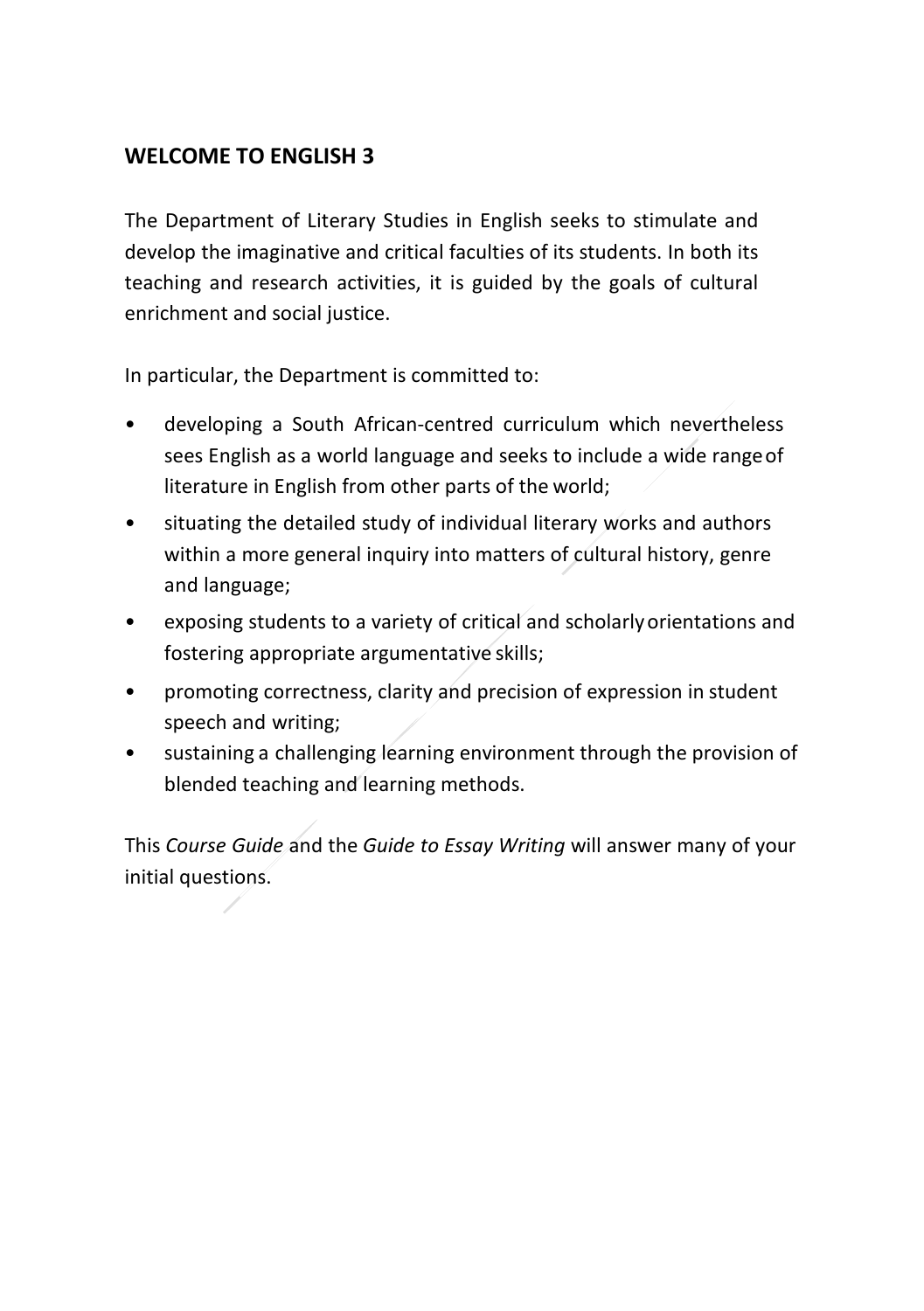#### **CONTENTS**

#### **1. Staff 2022**

| 1.1 Lecturing staff                        | 1  |
|--------------------------------------------|----|
| 1.2 Administrative staff                   | 1  |
| 2. About English 3                         |    |
| 2.1 Aims of the course                     | 2  |
| 2.2 Teaching & Learning                    | 3  |
| 2.3 Time Management Guidelines             | 3  |
| 2.4 Registration                           | 4  |
| 2.5 Problems                               | 4  |
| 3. Course content                          |    |
| 3.1 Course overview                        | 4  |
| 3.2 Paper & Elective descriptions          | 4  |
| 4. Duly Performed (DP) requirements        |    |
| 4.1 Leave of absence (LOA) applications    | 13 |
| 4.2 LOAs and extensions for assignments    | 13 |
| 5. Lecture Attendance                      | 14 |
| 6. Electives                               |    |
| 6.1 Independent study                      | 15 |
| 6.2 Reading, thinking, talking and writing | 15 |
| 6.3 Elective attendance                    | 16 |
| 7. Continuous Assessment                   |    |
| 7.1 Assignment dates                       | 16 |
| 7.2 Submission of assignments              | 17 |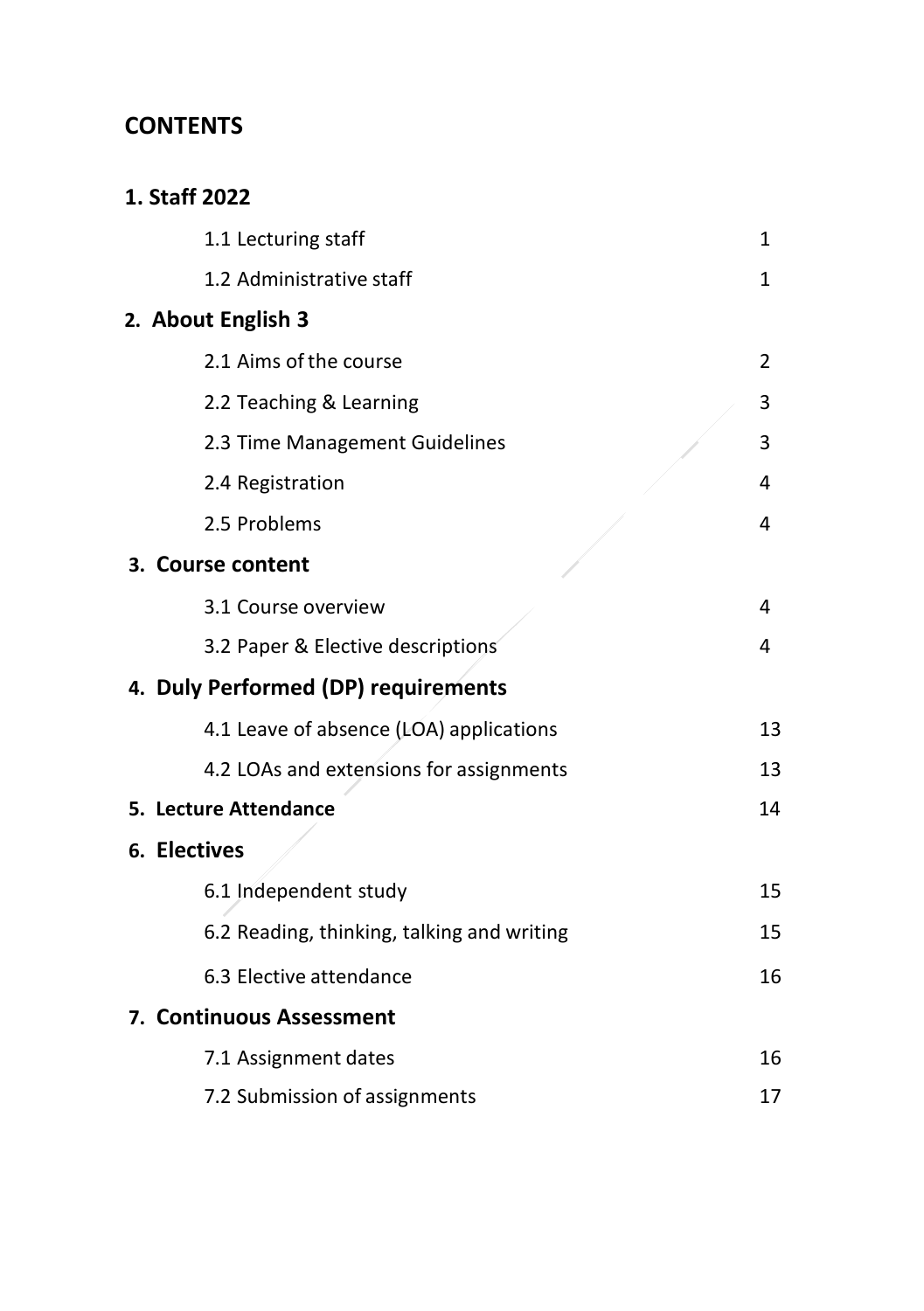| 7.3 Getting your assignment back                | 17 |
|-------------------------------------------------|----|
| 7.4 Departmental marking notch system           | 20 |
| 7.5 Plagiarism                                  | 23 |
| 8. Summative Assessment                         |    |
| 8.1 June and November SA/examinations           | 26 |
| 8.2 Calculation of Marks                        | 26 |
| 9. Using the library                            |    |
| 9.1 English Subject Guide and Faculty Librarian | 27 |
| 10. Using the Internet                          | 28 |
| 11. Further resources and support               |    |
| 11.1 Recommended reference works                | 29 |
| 11.2 RUConnected & Department's Website         | 29 |
| 11.3 Consultations                              | 29 |
| 11.4 Class representatives                      | 29 |
| 11.5 Course evaluations                         | 30 |
| 12. Dropping English                            | 30 |
| 13. Applying for Honours                        | 31 |
| 14. Timetables                                  | 31 |
|                                                 |    |
|                                                 |    |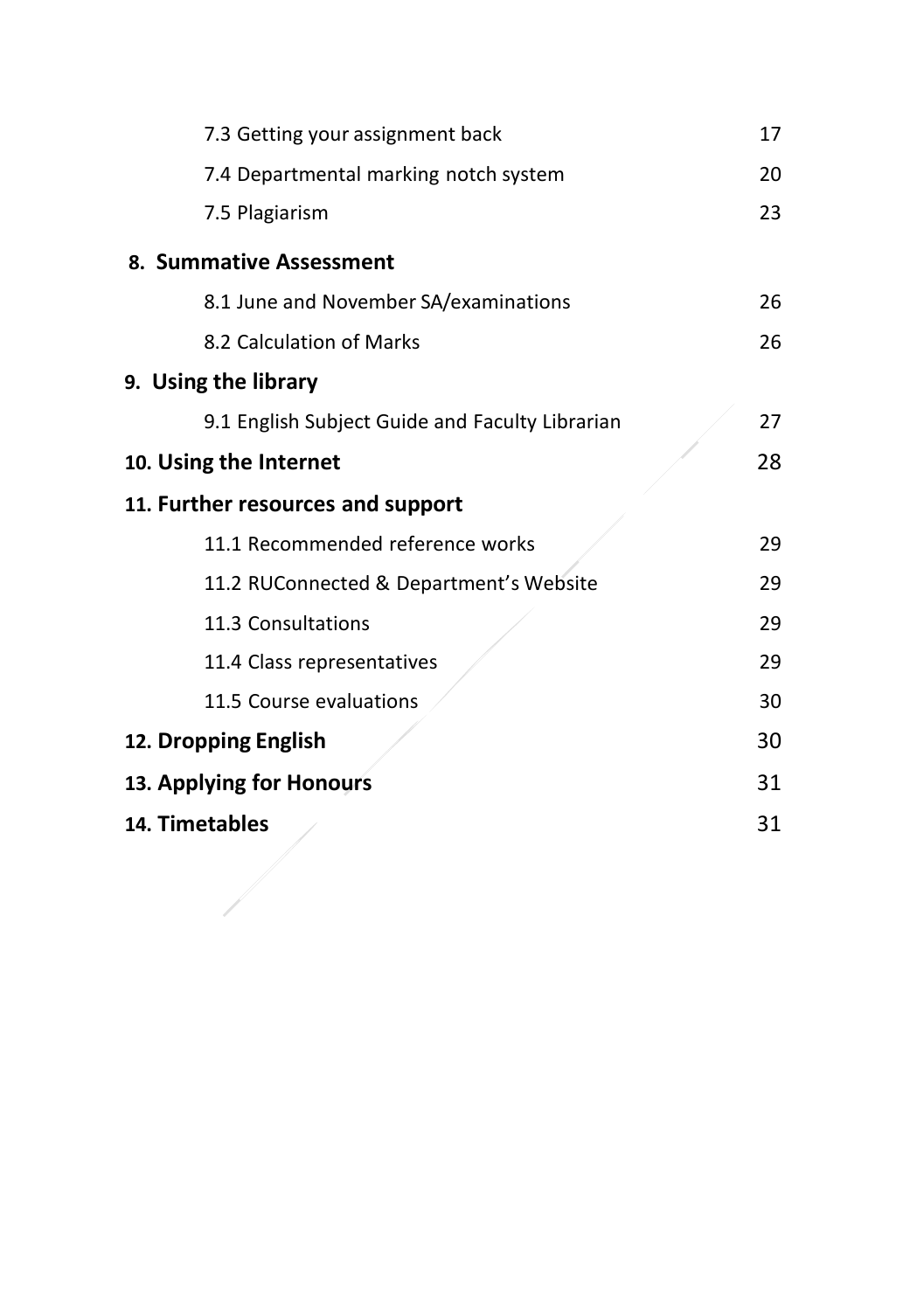#### **1. STAFF 2022**

### **1.1 Lecturing staff**

<span id="page-4-0"></span>

| <b>Name</b>                                  | E-mail              | Room |
|----------------------------------------------|---------------------|------|
| Klopper, Prof Dirk                           | d.klopper@ru.ac.za  | 39   |
| Marais, Prof Mike                            | m.marais@ru.ac.za   | 20   |
| Marais, Dr Sue                               | s.marais@ru.ac.za   | 27   |
| McGregor, Dr Jamie                           | j.mcgregor@ru.ac.za | 38   |
| Naidu, Prof Sam                              | s.naidu@ru.ac.za    | 37   |
| Njovane, Dr Thando                           | t.njovane@ru.ac.za  | 17   |
| Ntsepo, Ms Nomonde                           | n.ntsepo@ru.ac.za   | 36   |
| Phiri, Prof Aretha                           | a.phiri.ru.ac.za    | 35   |
| Pillay, Dr Kimmera                           | k.pillay@ru.ac.za   | 22   |
| Seddon, Dr Deborah                           | d.seddon@ru.ac.za   | 24   |
| Spencer, Prof Lynda (HOD) I.spencer@ru.ac.za |                     | 21   |

#### <span id="page-4-1"></span>**1.2 Administrative staff**

| <b>Name</b>          | E-mail            | Room |
|----------------------|-------------------|------|
| <b>Walter Peters</b> | w.peters@ru.ac.za |      |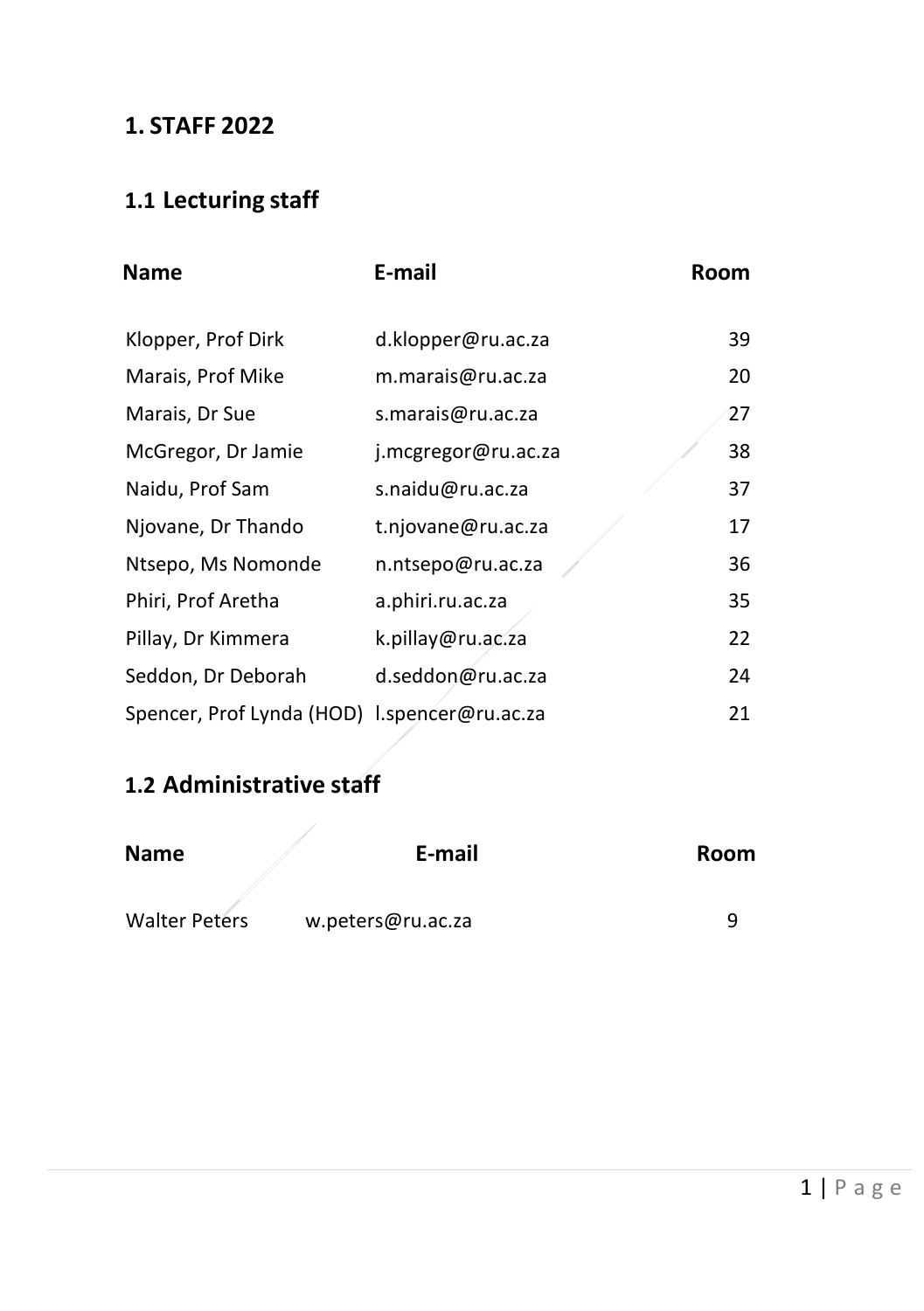#### **2. ABOUT ENGLISH 3**

In English 3, you will continue to build on the knowledge and skills acquired in English 1 and 2. As well as studying the set texts, you will be encouraged to develop a greater self-consciousness about your own practice as a reader and a writer. This entails:

- A sophisticated understanding of the conventions by which texts produce meaning, e.g. the conventions of literary realism.
- An acquaintance with some of the major theories which inform the ways in which we read and interpret literature.
- An appreciation of the historicity of meaning and of the acts of interpretation which produce it.
- Increasingly independent enquiry, using a range of critical, historical, and theoretical material.

At third-year level, students choose their course of study from a number of options, amounting to four choices altogether: two core papers and two electives (see below).

#### <span id="page-5-0"></span>**2.1 Aims of the course**

A student passing English 3 should, by the end of the year, be able to:

- Understand and interpret literature in relation to the historical context in which it was produced.
- Explore the nature of literariness through an investigation of the content (subject matter and themes) and form (technical and aesthetic devices) of literary texts.
- Relate literary texts to critical traditions in order to explore their meaning through the discriminating use of secondary materials.
- Demonstrate critical thinking and the ability to construct arguments, both oral and written, especially in relation to theoretical and other secondary critical material.
- Demonstrate an ability to pursue independent thought and selfmotivated participation (using online materials and media) in relation to seminar tasks, including forming topics for essays and presentations, where required.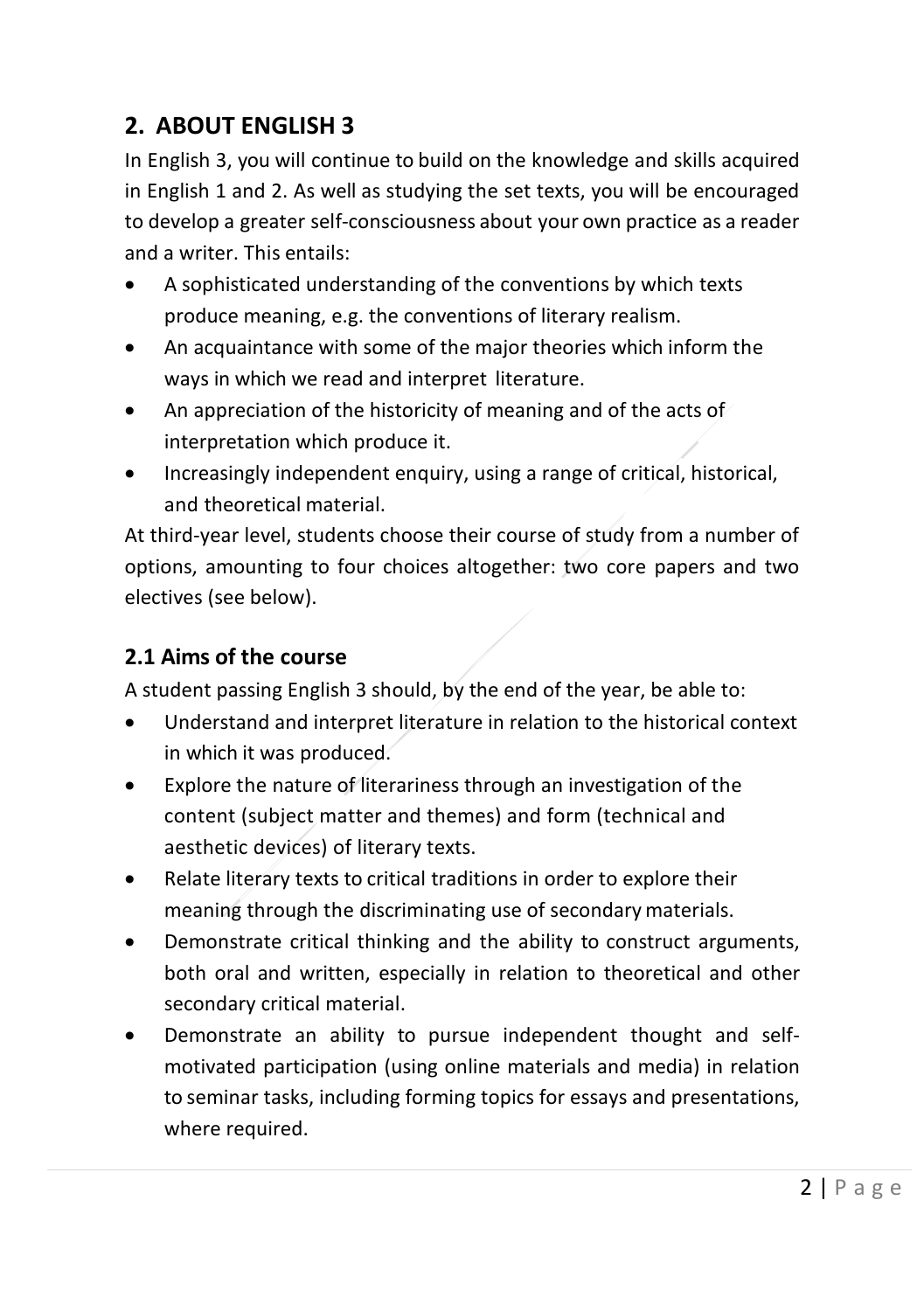#### **2.2 Teaching & Learning**

As Eng 301 and Eng 302 are exit-level courses, teaching will be mainly faceto-face. We will follow a weekly timetable (see the end of this Course Guide for the timetable). Sometimes you will attend lectures in a lecture venue (Physics Upper), sometimes you will attend Zoom lectures and sometimes you will access learning materials on RUConnected. Individual lecturers will inform you of the specific teaching method they will be using.

If unforeseen circumstances prevent a class from taking place, the class will be re-scheduled. You will be expected to read, participate in forum discussions, do self-study based on online materials provided on RUConnected, interact with your lecturer or peers, and prepare for assessment tasks in your own time.

Electives will be run by individual lecturers who will provide detailed course outlines. As individual lecturers determine their own teaching method, you need to read course outlines very carefully. Also, use the **Time Management Guidelines** below to help you keep up with the weekly schedule.

#### **2.3 Time Management Guidelines**

| <b>ACTIVITY</b>                                                      | <b>HOURS PER WEEK</b>                   |
|----------------------------------------------------------------------|-----------------------------------------|
| Reading of Primary Texts                                             | 6                                       |
| <b>Reading of Secondary Texts</b>                                    | 4                                       |
| Lectures & Electives                                                 | 3 (2 hours core paper; 1 hour elective) |
| Self-Study (online materials, preparation for seminars, assessments) |                                         |
|                                                                      | 4                                       |
| Assignment / Exam Writing                                            | 8                                       |

<span id="page-6-0"></span>**Total: 25 hours per week** (please use this as a guideline to help you keep up with your studies this year)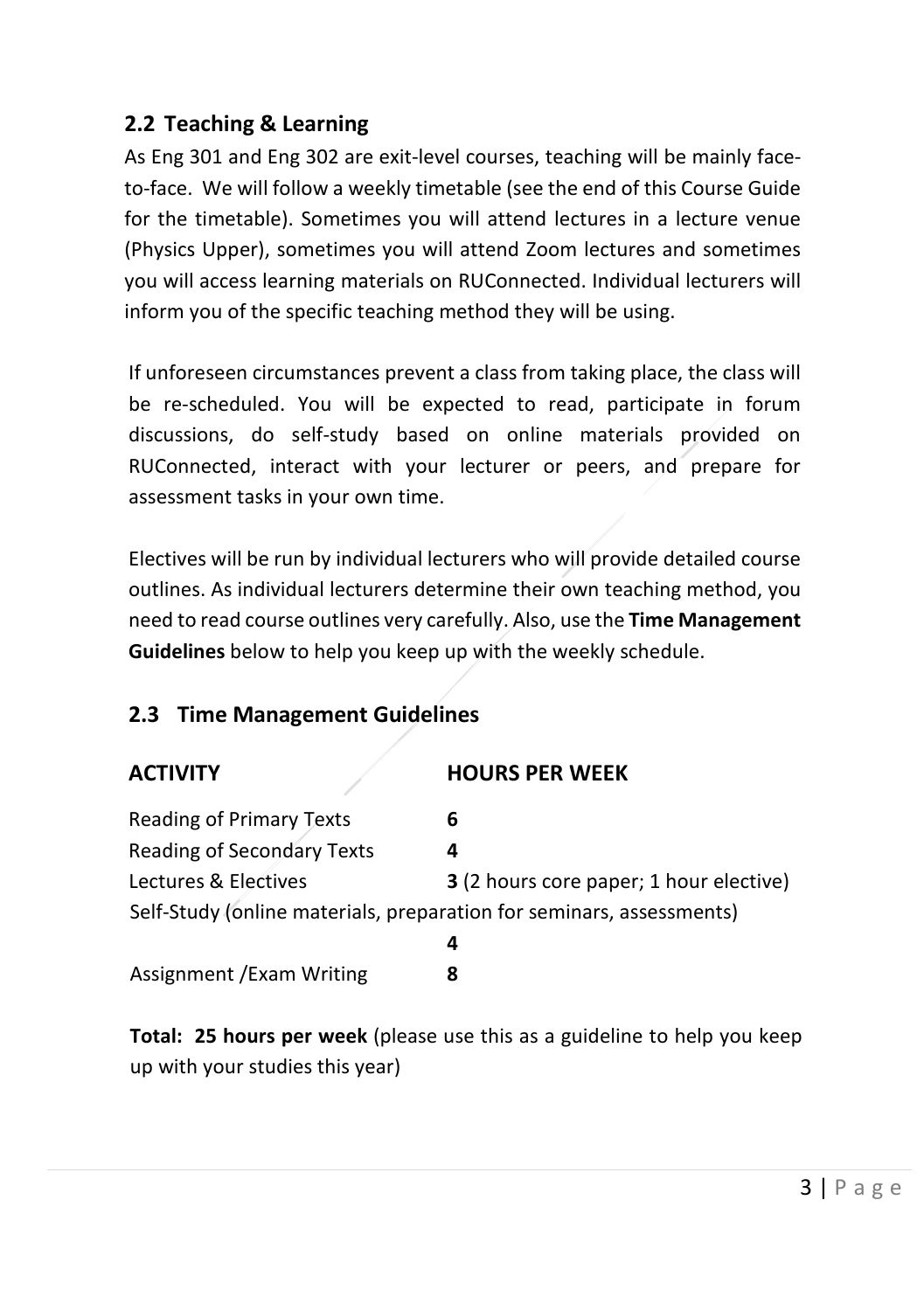#### **2.4 Registration**

After registration, your Course Coordinator will confirm the two core papers you will be taking (one in each semester), as well as the two seminar electives **by email**. Your Course Coordinator will also post the final paper and elective class lists on RUConnected. Ensure that you read the following before classes begin:

- The *English 3 Course Guide* [you must read this document]
- The Departmental *Guide to Essay Writing*

#### <span id="page-7-0"></span>**2.5 Problems**

If you encounter any problems with the course, the first person to speak to is your lecturer. If your lecturer is unavailable, then speak to the English 3 Course Coordinator or one of your Class Representatives (see section 12.2 below). The English 3 Course Coordinator for 2022 is Prof Sam Naidu (s.naidu@ru.ac.za). You must contact the Administrator, Mr Walter Peters (w.peters@ru.ac.za), if you wish to change courses, apply for an LOA, deregister, etc.

#### <span id="page-7-1"></span>**3. COURSE CONTENT**

#### <span id="page-7-2"></span>**3.1 Course overview**

The course is semesterised into ENG 301 and ENG 302. In the first semester, students choose one of the following two core papers: Early Modern Literature or African Literary Representations, and one of the four electives on offer (see below). In the second semester, students choose one of two core papers: Realism to Postmodernism or South African Post-Apartheid Writing, and one of the three electives on offer (see below).

#### <span id="page-7-3"></span>**3.2 Paper & Elective Descriptions**

NB. There may be slight changes to the curriculum during the course of 2022 due to staffing and text availability or other unforeseen obstacles.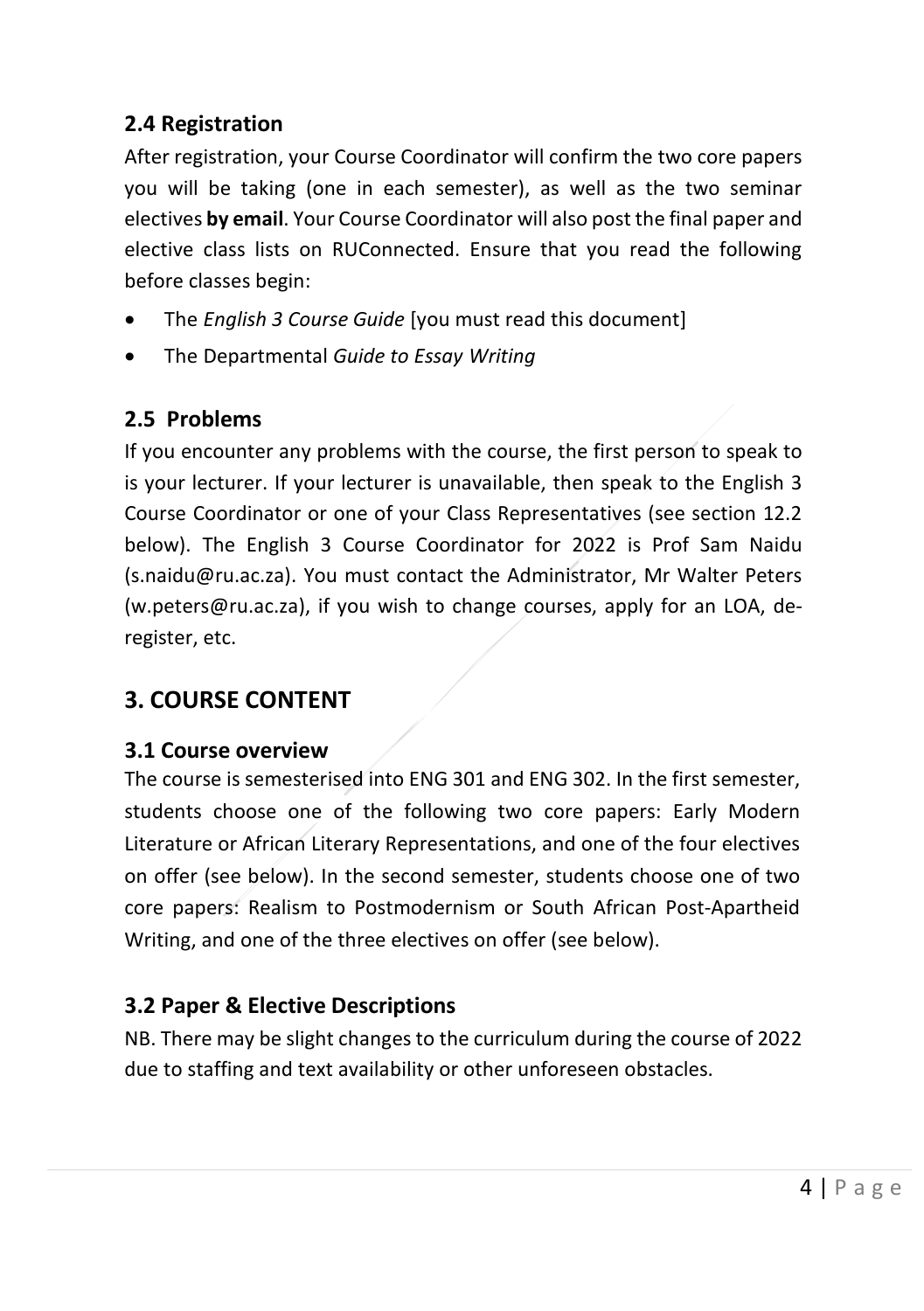#### **FIRST SEMESTER**

#### **CHOOSE ONE PAPER AND ONE ELECTIVE**

#### **Paper 1: Early Modern Literature (Paper Co-Ordinator – Dr Deborah Seddon)**

This paper is designed around the idea of the Renaissance itself: how this period reworked existing stories, literary forms, and genres into new forms of both popular and elite literature. It offers a number of different examples of early modern literature and treats the various formal innovations of the period as an important aspect of socio-political and cultural history. The course will begin with two Shakespearean plays from the Jacobean period, *Hamlet* and *King Lear*. *Hamlet* is Shakespeare's most popular, and most puzzling, play. It follows the form of a "revenge tragedy" but its chief interest lies in its many uncertainties. Is the ghost who appears to Hamlet really the ghost of his beloved father or a demon tempting him to hell? Does Hamlet go mad, or merely pretend to? Was his mother, Gertrude, unfaithful to her husband or complicit in his murder? In *King Lear*, Shakespeare transforms a folktale source into one of the stage's greatest tragedies. Both *Hamlet* and *King Lear* exist in two versions and their unavoidable textual instability permits close attention to the materiality of early modern texts, and the concomitant instability of both plot and character in the afterlife of the plays on both the stage and on screen. In the final weeks of the first term, we examine a selection of John Donne's poems, which speak back to earlier forms of verse and invent a range of speakers to explore the varied experiences of both romantic and divinelove.

The second term is informed by the uses and modifications to classical literatures each of the authors employ within their respective works. We begin with the Shakespearean comedy, *As You Like It*, to explore depictions of queer characterisation, intimations of the pastoral, and the influences of classical literatures. We then examine selected poems by Andrew Marvell, in relation to the pastoral tradition. Finally, we explore a selection of Milton's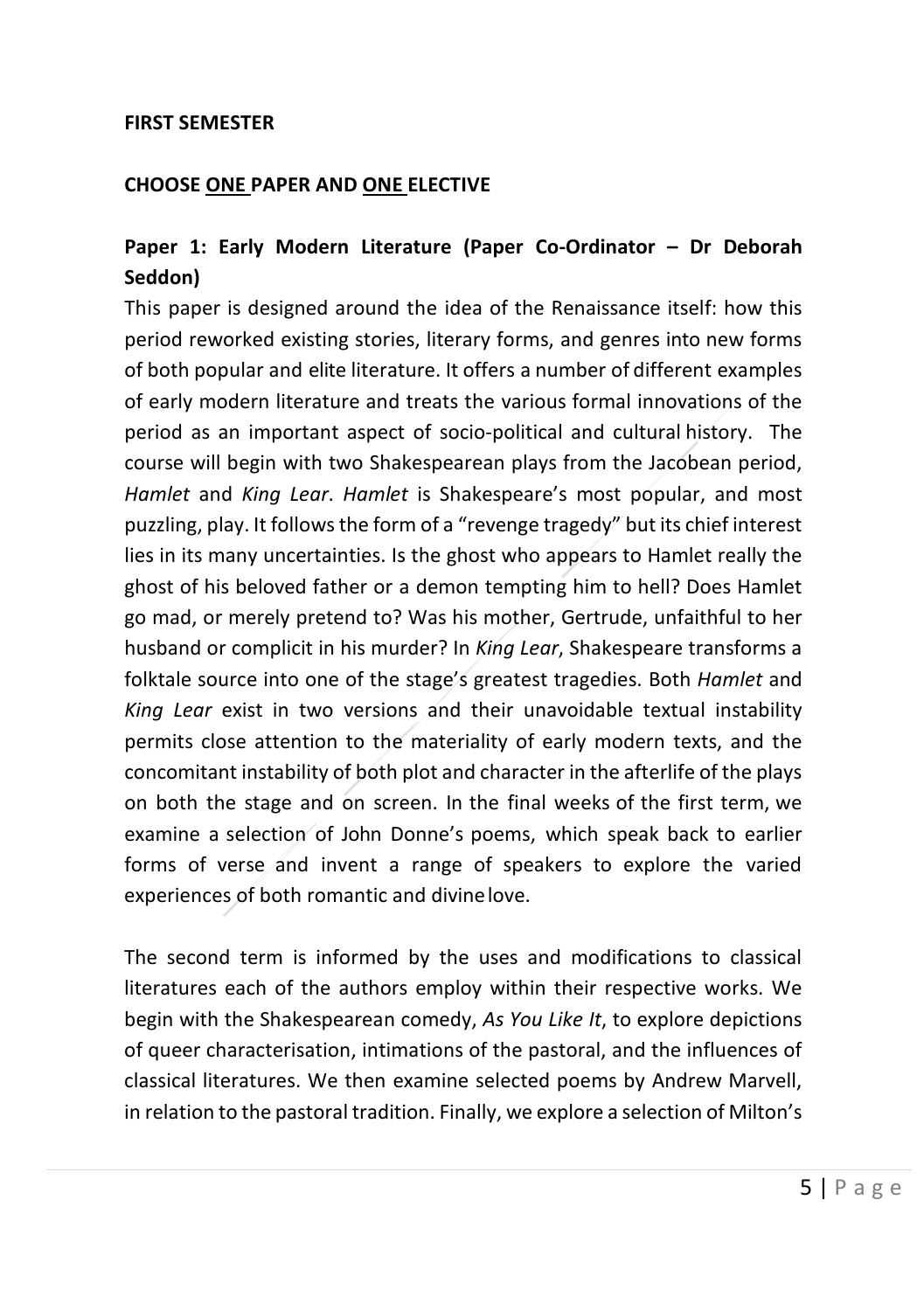shorter poems in terms of the religious, cosmological, and political climate which engendered them.

William Shakespeare, *Hamlet*. Oxford (9780199535811) [JW] William Shakespeare, *King Lear*. Edited by R.A. Foakes. London: Arden (9781903436592) [JW] John Donne, *Selected Poems* (Penguin 9780140424409) [DS] William Shakespeare, *As You Like It* (Arden 9781904271222) [TN] Andrew Marvell, *The Complete Poems* (Penguin 9780140424577) [TN] John Milton: *Selected Poems* (Penguin 9780140424416) [TN]

#### **Paper 2: African Literary Representations (Paper Co-Ordinator – Prof Lynda Spencer)**

This paper foregrounds the encounters in African writing between cultures, genders, genres, emerging classes, religions, ethnicities and theoretical paradigms. It provides both a historical overview of African literature and an opportunity for engagement with relevant theories, debates and issues. Its specific focus is contemporary African literature which captures the cultural diversity and richness of the continent, and its relations with the rest of the world.

Tayeb Salih, *Season of Migration to the North* [LS] Ngũgĩ wa Thiong'o, *A Grain of Wheat* [LS] Mariama Bâ, *So Long a Letter* (Available online via RU Library The African Writers Series) [LS] African Short Fiction (material to be provided) [NN] Chimamanda Ngozi Adichie, *Purple Hibiscus* [SN] Contemporary African Poetry (material to be provided) [NN]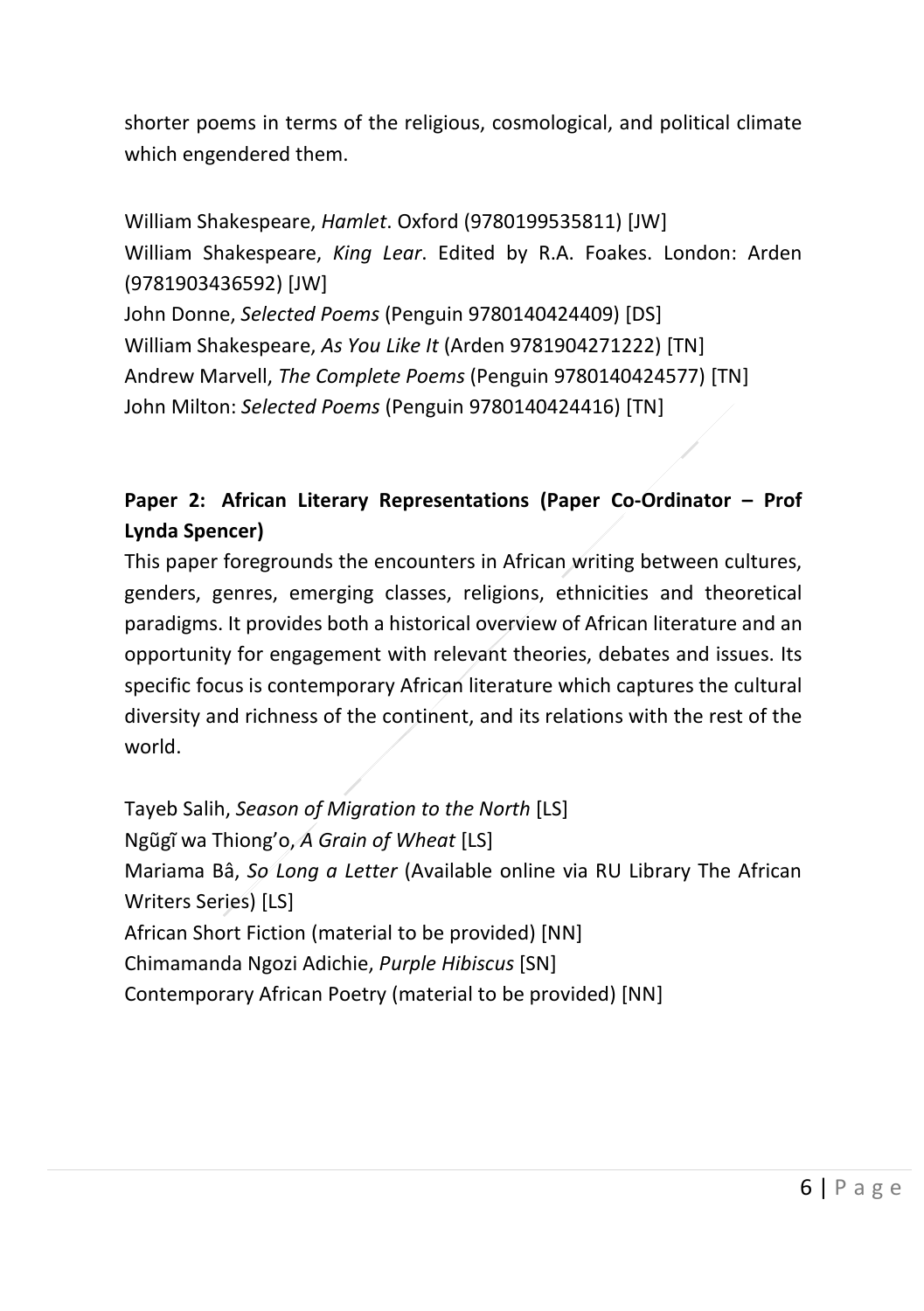#### **ELECTIVES**

#### **A. Thando Njovane: Memory, History and the Novel**

This elective focuses on works of literature as cultural objects which help us think through literary modes ofremembrance. By exploring fiction emerging from a broad range of contexts, the elective forms an introduction to memory studies, a field which has usually been associated with historical legacies of subjection, trauma and atrocity. This introduction will be informed by the dialectical relation between official and unofficial histories and their relation to memory and memorialisation. We further interrogate some of the ways in which recollection is framed in novels dealing with more intimate issues, such as love, family, loss and grief. As such, the elective is predicated on the interface between of individual and collective memory, contemporary and historical memory, declarative and undeclarative memory, together with notions of cultural and multidirectional memory, all of which are examined in relation to narrative.

Julian Barnes, *The Sense of an Ending* Haruki Murakami, *Hard-boiled Wonderland and the End of the World* Novuyo Rosa Tshuma, *House of Stone* Yvonne Adhiambo Owuor, *Dust*

#### **B. Dirk Klopper: J.M. Coetzee and the Autobiographical Other**

This paper examines the convergence of self-writing, fictional writing and the writing of political history in Coetzee's trilogy of memoirs, *Boyhood*, *Youth* and *Summertime*, as well as in a fictional work that has clear autobiographical reference, *Diary of a Bad Year*. The third person limited point of view from which *Boyhood* and *Youth* are written has the narrator look back at younger versions of the self as if at a familiar other, intimately known but distant in time. In *Summertime* the author J.M. Coetzee is deceased, and a young biographer records interviews with acquaintances who knew him as an emerging writer, mostly women who comment predominantly on his failures as a lover, his awkward social manners, his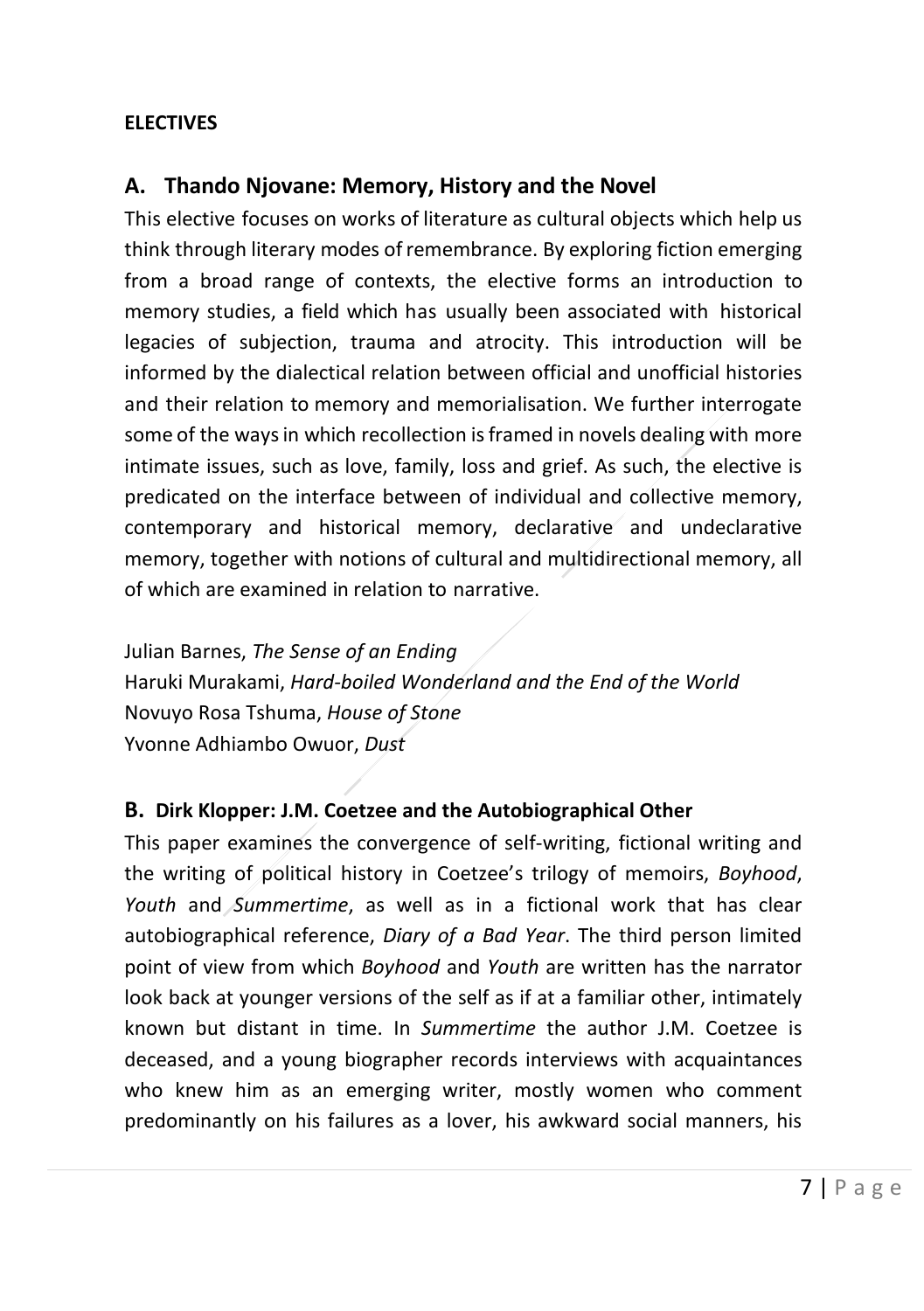formal intellectuality, and his intense but peculiar idealism. The novel *Diary of a Bad Year* has three interlocking levels of discourse comprising two narratives strands, one by the aging author John who now lives in Australia, and one by a young Filipino woman who assists him in typing up opinion pieces he has been commissioned to deliver for a book, and which form the third level of discourse in the novel. The blurring of the boundaries of genre in these four works points to Coetzee's metafictional practice of exposing the constructedness of all forms of narrative writing, whether autobiographical, fictional or historiographical. In so doing, Coetzee's purpose is not to debunk narrative writing, but to extend its scope in exploring the discordances of selfhood and otherness, sexuality and desire, confession and deception, authority and authorship.

J.M. Coetzee, *Boyhood* 

\_\_\_\_\_, *Youth*

\_\_\_\_\_, *Summertime*

\_\_\_\_\_, *Diary of a Bad Year*

#### **C. Sue Marais: Postcolonial/Transnational Film: Diversity and Entanglement**

This elective explores the cultural diversities and commonalities that are featured in nine films by directors from various parts of the world. All of the films may be approached via a postcolonial or transnational lens, and their settings and characters represent a cross-section of different, but intertwining, cultures/subcultures, languages, nationalities, ethnic groups, and religious/spiritual affiliations. In tackling the notions of entanglement and diversity in postcolonial/transnational film, the course is intended to produce a self-reflexive exploration of students' own interests, backgrounds and contexts – and how these may both enable and disable an empathetic engagement with the cultures and histories of others.

*Aguirre,Wrath of God* (1972) – Werner Herzog (Germany) *Earth* (1998) – Deepa Mehta (India/Canada)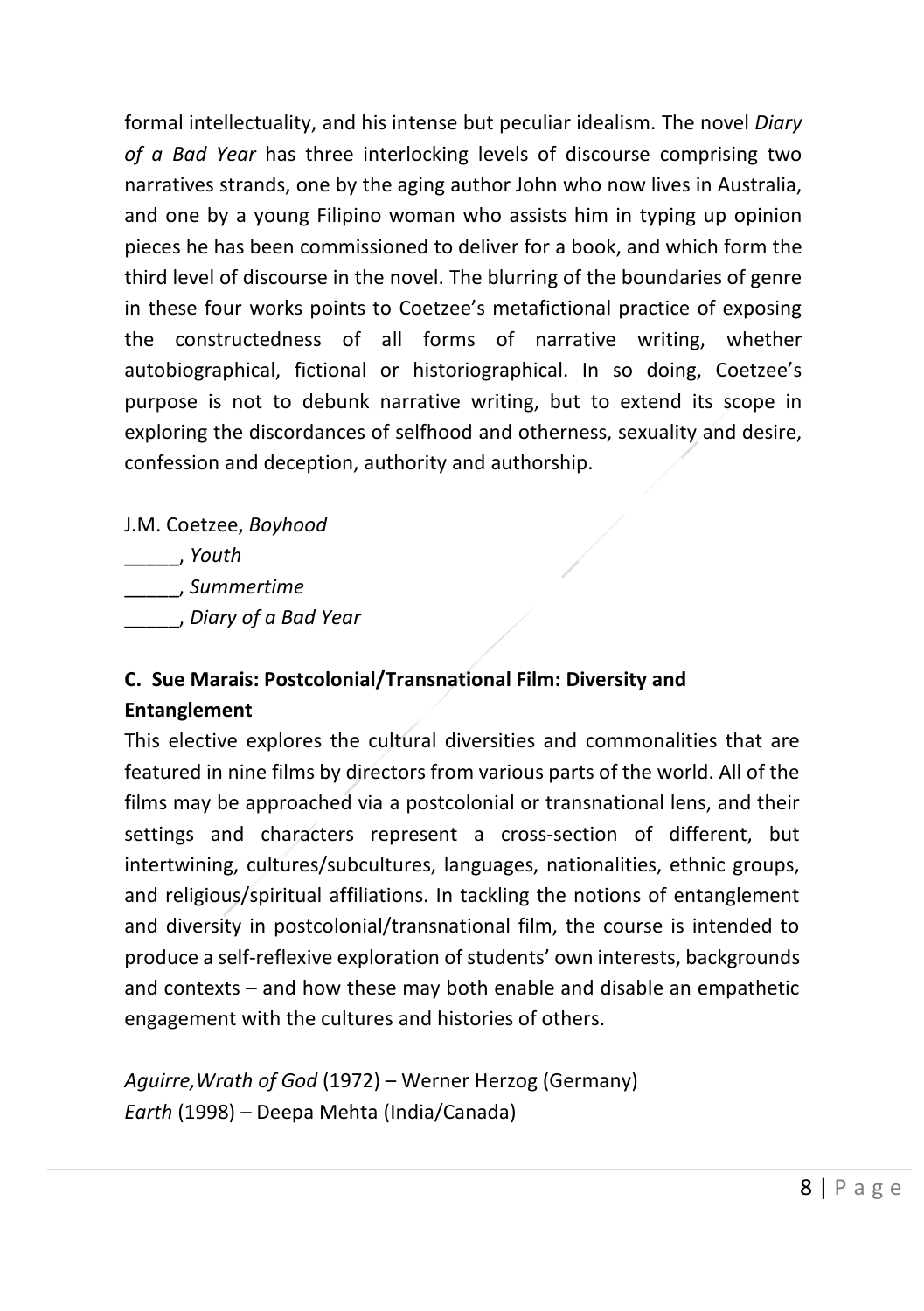*Once Were Warriors* (1994) – Lee Tamahori (New Zealand) *Waiting for Happiness* (2003) *–* Abderrahmane Sissako (Mali/France) *Caché/Hidden* (2005) – Michael Haneke (Austria) *Babel* (2006) and *Biutiful* (2010) – Alejandro González Iñárritu (Mexico) *Adoration* (2008) – Atom Egoyan (Armenia/Canada) *Rendition (2007) –* Gavin Hood (South Africa)

#### **SECOND SEMESTER**

#### **CHOOSE ONE PAPER AND ONE ELECTIVE**

#### **Paper 3: Realism to Postmodernism (Paper Co-Ordinator – Prof Aretha Phiri)**

The material dealt with in this paper both precedes and succeeds that covered in the English 2 module on modernism. In the first part of Realism to Postmodernism, you will engage with a selection of nineteenth-century, English realist novels, and, in the second, you will encounter postmodernist narratives from various parts of the world. The section of the paper on realism examines the rise of the novel, and this genre's relation to class, European expansionism, globalisation, and the sexualisation and racialisation of the body. We shall also consider how the mode of realism installed by this genre inscribes understandings of subjectivity that enable it to pass off the local as universal. Thereafter, we assess the ways in which Jane Austen's *Sense and Sensibility* and Charles Dickens's *Great Expectations* draw on classic realism's highest form, the *Bildungsroman*. From the relative stability of the *Bildungsroman*, we move to Thomas Hardy's *Jude the Obscure* – a novel which pushes against the limits of realism and anticipates modernism – and consider some of the implications of Darwinian thought for the forms of nineteenth-century fiction.

In the first part of the term devoted to postmodernism, you will be presented with short fiction by writers like Borges, Barth, Burroughs, Calvino, Couto, B. S. Johnson, Wilson Harris and Vladislavić, which will expose you to the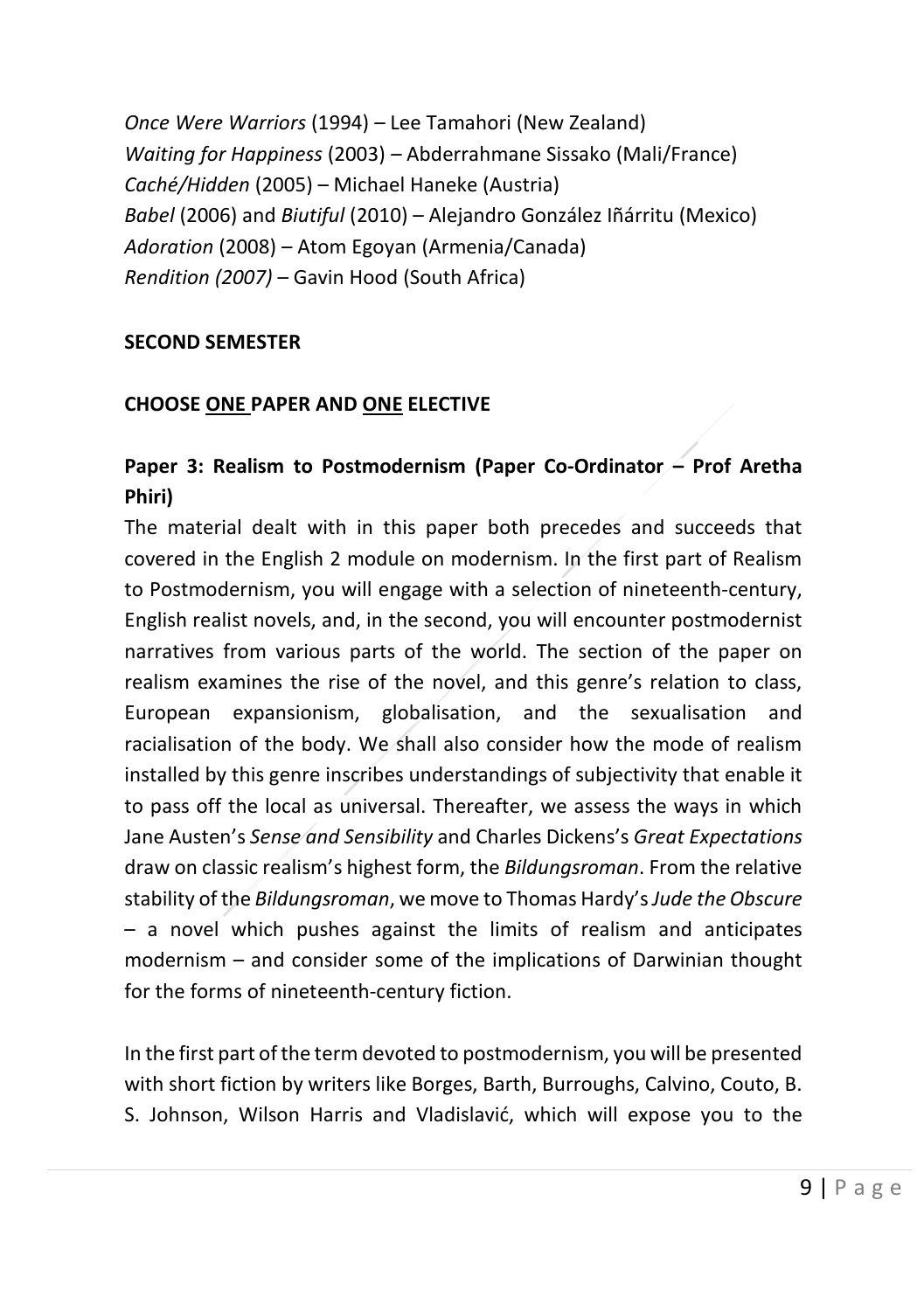thematic concerns and narrative strategies of postmodernist writing. Thereafter, we will read novels by Pynchon and DeLillo that exemplify this literary mode's preoccupation with the indeterminacy of meaning and the commodification of culture – including institutions like art and literature. Finally, we will examine Hamid's *The Reluctant Fundamentalist*, with a view to establishing how colonial and postcolonial contexts and experiences transform the ideas of postmodernism, particularly its politics of disillusionment. In other words, we will look at how this novel adumbrates a postcolonial postmodernism.

Jane Austen, *Sense and Sensibility* [AP] Charles Dickens, *Great Expectations* [AP] Thomas Hardy, *Jude the Obscure* [AP] Selected postmodernist short stories [PM] Thomas Pynchon, *The Crying of Lot 49* [PM] Don DeLillo, *White Noise* [PM] Mohsin Hamid, *The Reluctant Fundamentalist* [PM]

#### **Paper 4: South African Post-Apartheid Writing (Paper Co-Ordinator – Dr Thando Njovane)**

Christy Collins suggests that imaginatively it is possible to move beyond the polemical question which so preoccupied writers and readers under apartheid: "Which side are you on?" to embrace the alternative, "nonessentialist" question of "Where is here?" This course explores the ways in which particular writers have responded to both these questions, and explores their representations of identity, community, displacement and place – or social and psychological geographies – in contemporary, 'postapartheid' South Africa. We also explore the variety of narrative forms that emerge out of these processes.

Ishtiyaq Shukri, *I See You* [KP] Harry Kalmer, *A Thousand Tales of Johannesburg* [KP] Phaswane Mpe, *Welcome to Our Hillbrow* [KP]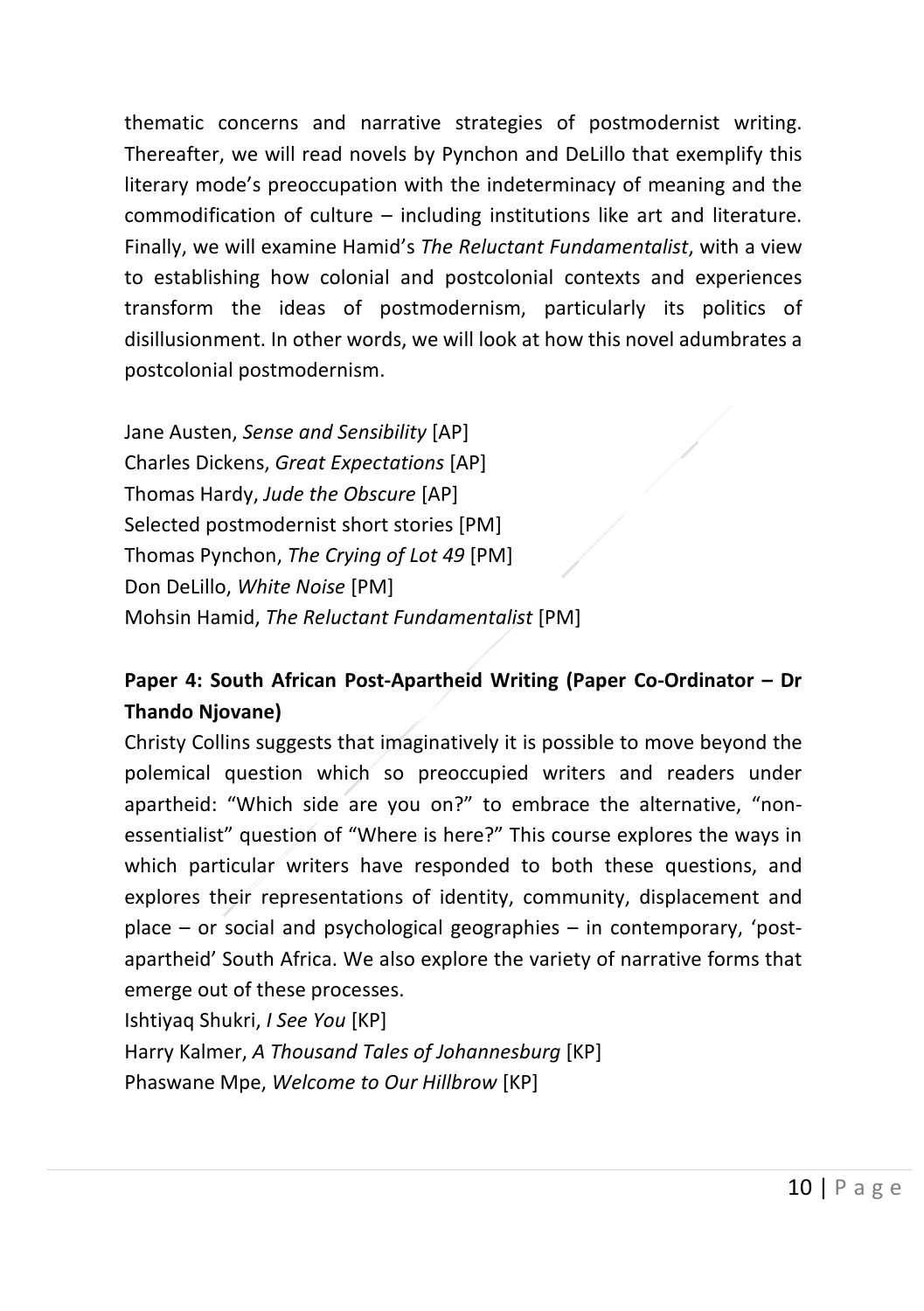Hugh Masekela and D. Michael Cheers, *Still Grazing: The Musical Journey of Hugh Masekela* [TN] Ivan Vladislavić, *The Exploded View* [TN] Gabeba Baderoon, *The History of Intimacy* [TN]

#### **ELECTIVES**

#### **D: Deborah Seddon: Spoken Word:** *From South Africa to South Carolina*

Spoken word or performance poetry is one of the most socially dynamic and politically potent forms of verbal artistry. It has played an important role throughout history in many cultures, and continues to survive and adapt to new technologies and social contexts. This course explores the varied uses of oral traditions in South Africa before, during, and after apartheid; Afro-Caribbean dub poetry; and the development of African-American rap. We will begin by exploring the South African poetic tradition of izibongo (praise poetry) in the work of a number of South African *iimbongi*, including Samuel Edward Krune Mqhayi, David Livingstone Yali Manisi, and Zolani Mhiva, and then go on to engage with contemporary poets who are working within but also reinventing the oral tradition including Ingoapele Madingoane, Lesego Rampolokeng, Ike Muila, and Isabella Motadinyane in South Africa, and Linton Kwesi Johnson, Gil Scott-Heron, and the Last Poets across the Atlantic. The subtitle of this elective is taken from Gil Scott-Heron's 1978 album, *From South Africa to South Carolina*, which draws attention to the connection made by poets themselves between the struggle against oppression in South Africa and in the Black Diaspora. The course will examine the place of the oral tradition in the South African literary canon and the transnational aesthetics at work in modern forms of oral poetry.

A range of audio and audio-visual material will be made available. A reader of poetry and criticism will be provided.

#### **E. Aretha Phiri: The Queer Unthought: Writing Women Otherwise**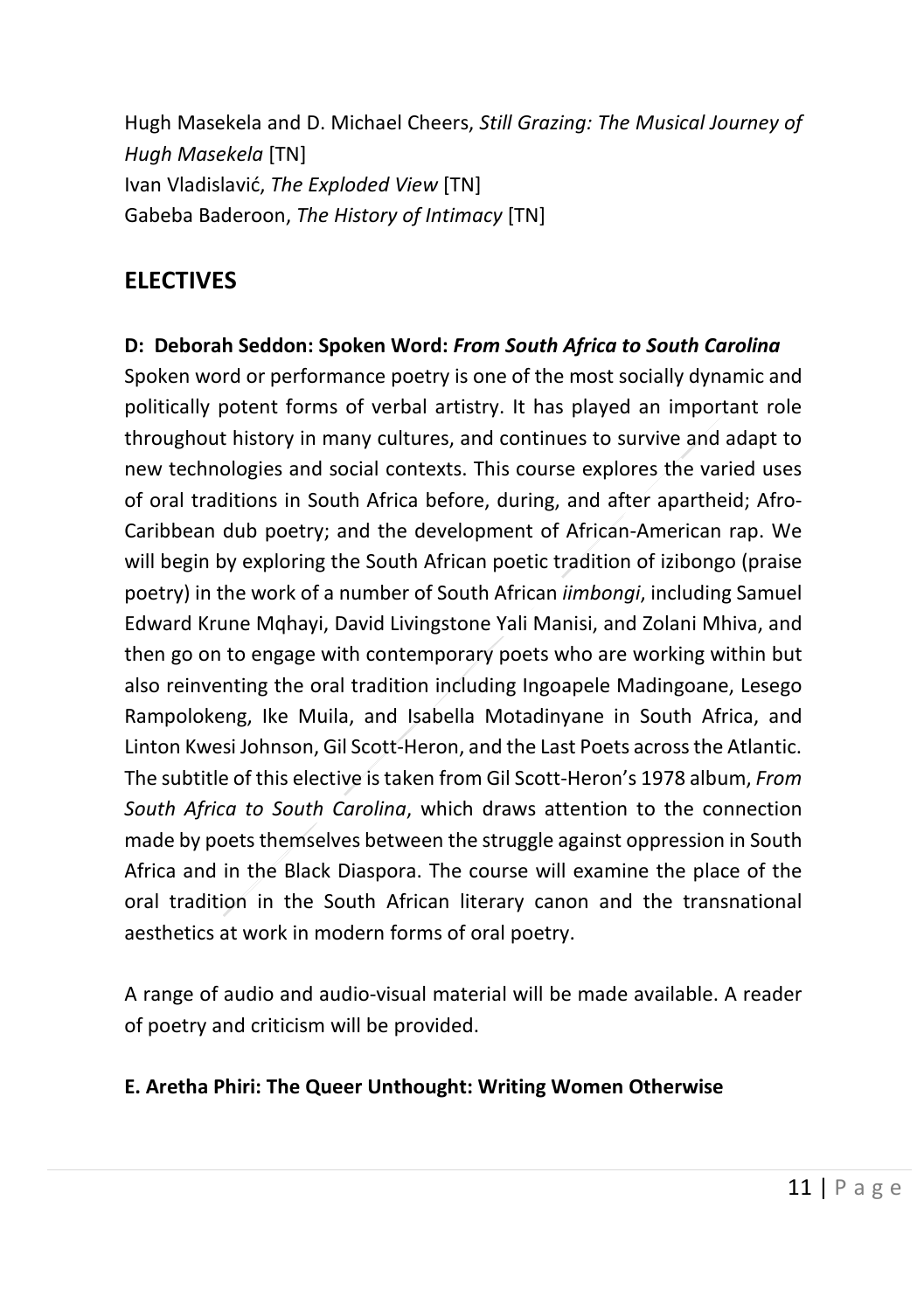In his article, "Outside in Black Studies: Reading from a Queer Place in the Diaspora," Rinaldo Walcott asks us to consider "what might be at stake when we risk reading for and creating works that think the unthought of blackness." This elective examines the efficacy of conceptually queer writing that attempts to resurrect in the political imagination the historically marginalized experiences and peripheral realities – the "queer unthought" – of black, queer women living at the turn of the nineteenth-, twentieth- and twenty-first centuries. In their unconventional, experimental works which resist the strictures of genre, space and time, Saidiya Hartman (*Wayward Lives, Beautiful Experiments*), Antjie Krog (*Country of my Skull*), Toni Morrison (*Beloved*) and Koleka Putuma (*Collective Amnesia*) attempt simultaneously to reflect and trouble the comparably (in)congruous, racialized and gendered, sociopolitical contexts that these non-conforming, transgressive 'bodies' exist in and navigate. Operating at the interface between black and queer studies, the elective seeks to complicate and expand the paradigmatically theoretical, academic imperative by querying how such recusant works (and subjects) might help us to further contemplate prejudicial sociohistorical ideologies and practices, and to imagine, finally, the prospects of a world (and subjectivities) otherwise.

Saidiya Hartman, *Wayward Lives, Beautiful Experiments* Toni Morrison, *Beloved* Antjie Krog, *Country of my Skull* Koleka Putuma, *Collective Amnesia*

#### **F. Nomonde Ntsepo: Reading Friendship**

When we begin this elective, we will be almost three years into the COVID-19 global pandemic that has forced millions of people into varying degrees of isolation. Increasingly, writers, researchers and the public are reflecting on what it means to be isolated from society in the ways that the pandemic has demanded of us, often cut off physically from family, co-workers and friends. Accordingly, there is an increasing preoccupation with friendship in diverse fields and disciplines. Friendships deeply affect us. They can have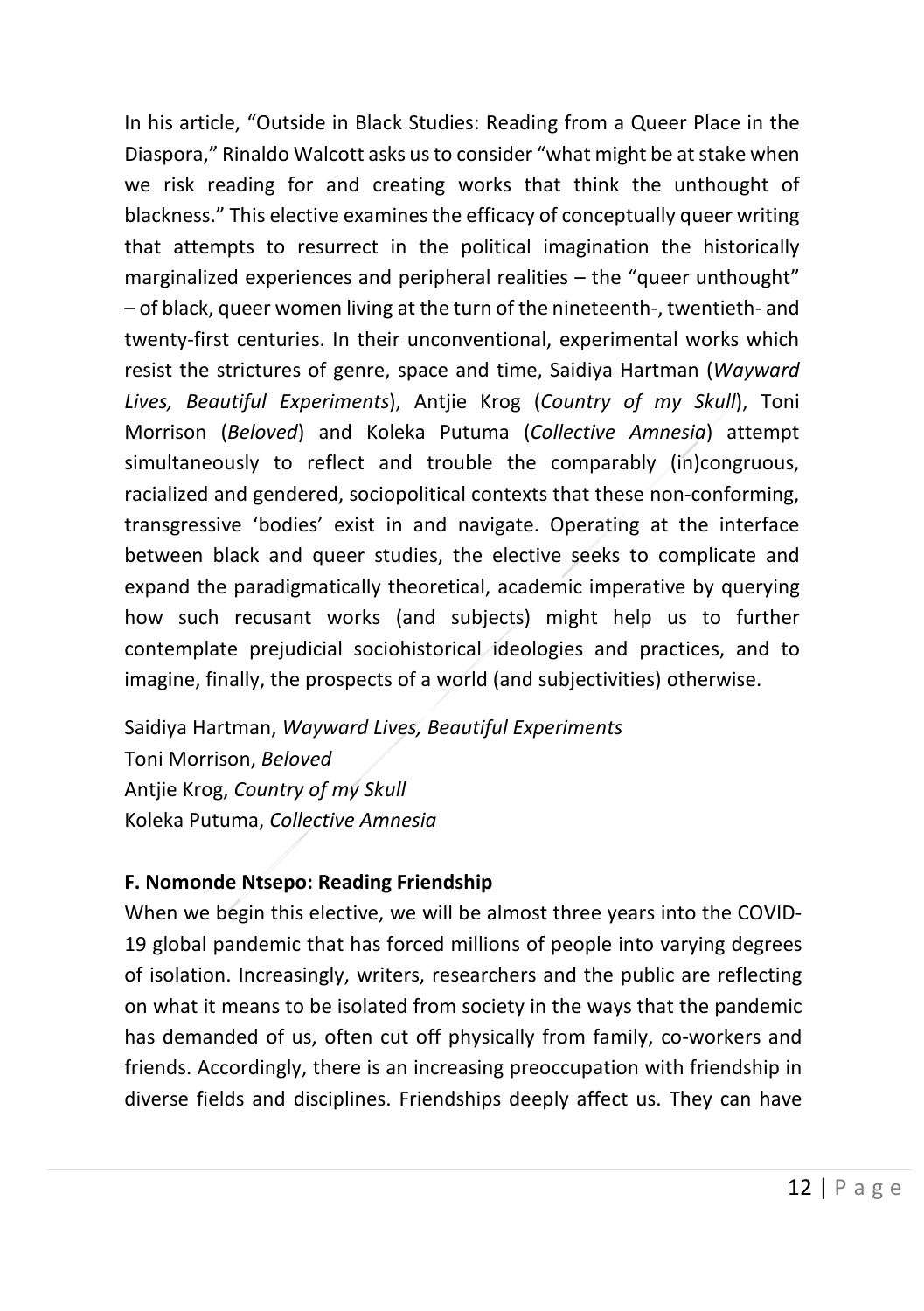profound effects on both our psychological and physiological wellbeing. Friendship bonds not only improve our mood and mental state, but also affect our immune systems, reducing our vulnerability to sickness, and positively affecting our longevity. Those without strong friendship bonds can suffer from increased physical illness, mental stress and morbidity rates. Friendship, then, does not just improve our lives  $-$  it is integral to them. Given this context, paying attention to representations of friendship in literature is pertinent, though often side-lined by a relentless focus on romantic and heteronormative relationships. In this elective, we will study friendship in a wide range of texts and genres. Focusing mainly on queer and female friendships, we will explore the complexities, possibilities and limitations of representing friendship.

Virginia Woolf, *A Room of One's Own* Olivia Laing, *The Lonely City* Doreen Baingana*, Tropical Fish* Sofia Samatar, selected short stories from *Tender* (material to be provided) Selected short stories from *Queer Africa* (material to be provided)

#### **4. DULY PERFORMED (DP) REQUIREMENTS**

The term "Duly Performed" or "DP" indicates that you have completed sufficient work to allow the English 3 credit to be awarded. The Department has three DP requirements for English 3:

- **Submission of all Continuous Assessment (Assignment) essays, including elective essays;**
- **90% attendance of elective seminars. NB. Attendance means that you actually attend face-to-face or via a specific online platform or you submit written work for a seminar. Your elective lecturer will specify what is meant by attendance. You are permitted to miss two seminars during the course of the year, but if you miss any others you are required to apply for Leave of Absence (LOA);**
- **writing the June and November Summative assessments/**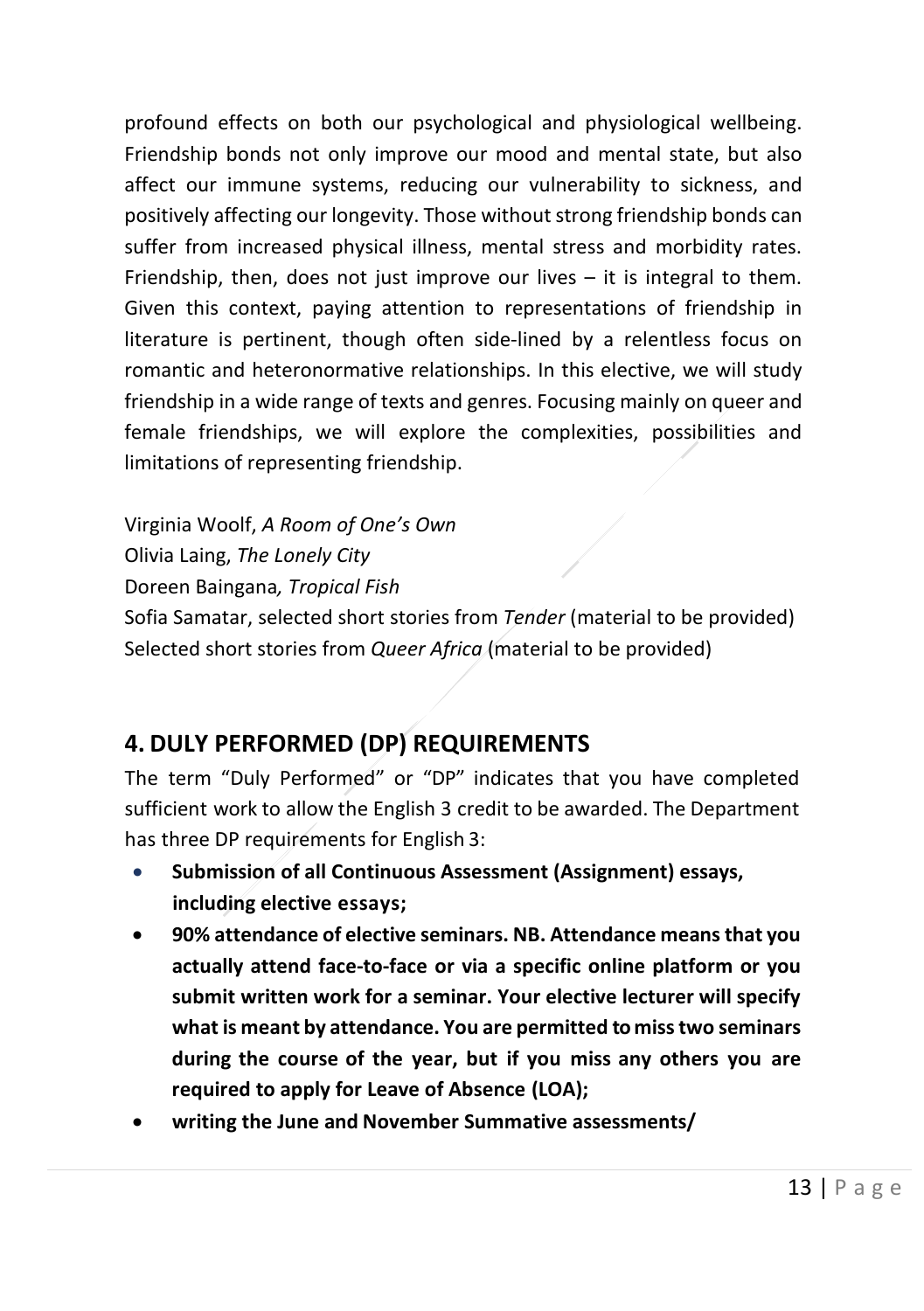**examinations (1 exam per semester corresponding with the one paper in the semester).**

#### **4.1 Leave of absence (LOA) applications**

If, on medical, compassionate or other valid grounds, you are unable to attend elective seminars orsubmit an assignment by the due date, a Leave of Absence (LOA) form must be obtained from the Administrator, completed (supported by relevant documentation e.g. doctor's certificate, letter from counsellor/parent/ warden, notification from sports body), and returned to her. He will then inform you whether your LOA has been granted. No LOAs will be approved without valid supporting documents.

**NB. FAILURE TO SUBMIT LOA APPLICATIONS WHEN SEMINAR ATTENDANCE IS NOT POSSIBLE WILL RESULT IN THE LOSS OF YOUR DP, AND YOU WILL NOT BE PERMITTED TO CONTINUE THE COURSE OR TO WRITE THE EXAMINATIONS.**

Normally, an LOA application will only be considered if it is submitted before the scheduled class. In exceptional circumstances, however, an LOA application may be submitted after the class has passed, provided this application is received within ONE WEEK of the missed elective seminar.

**NB. It is YOUR responsibility to contact the Administrator to inform them that you are/were unable to attend a seminar: LOAs submitted retroactively (i.e. AFTER seven days) will NOT be accepted.**

#### <span id="page-17-0"></span>**4.2 LOAs and extensions for assignments**

Extensions for assignments will only be granted on valid medical or compassionate grounds. Lecturers are NOT empowered to grant students extensions; only the Administrator may do so. **EMAIL THE ADMINISTRATOR IN ORDER TO APPLY FOR AN LOA.** 

**NB. A maximum of ONE extension per semester will be granted.**

#### **5. LECTURE ATTENDANCE**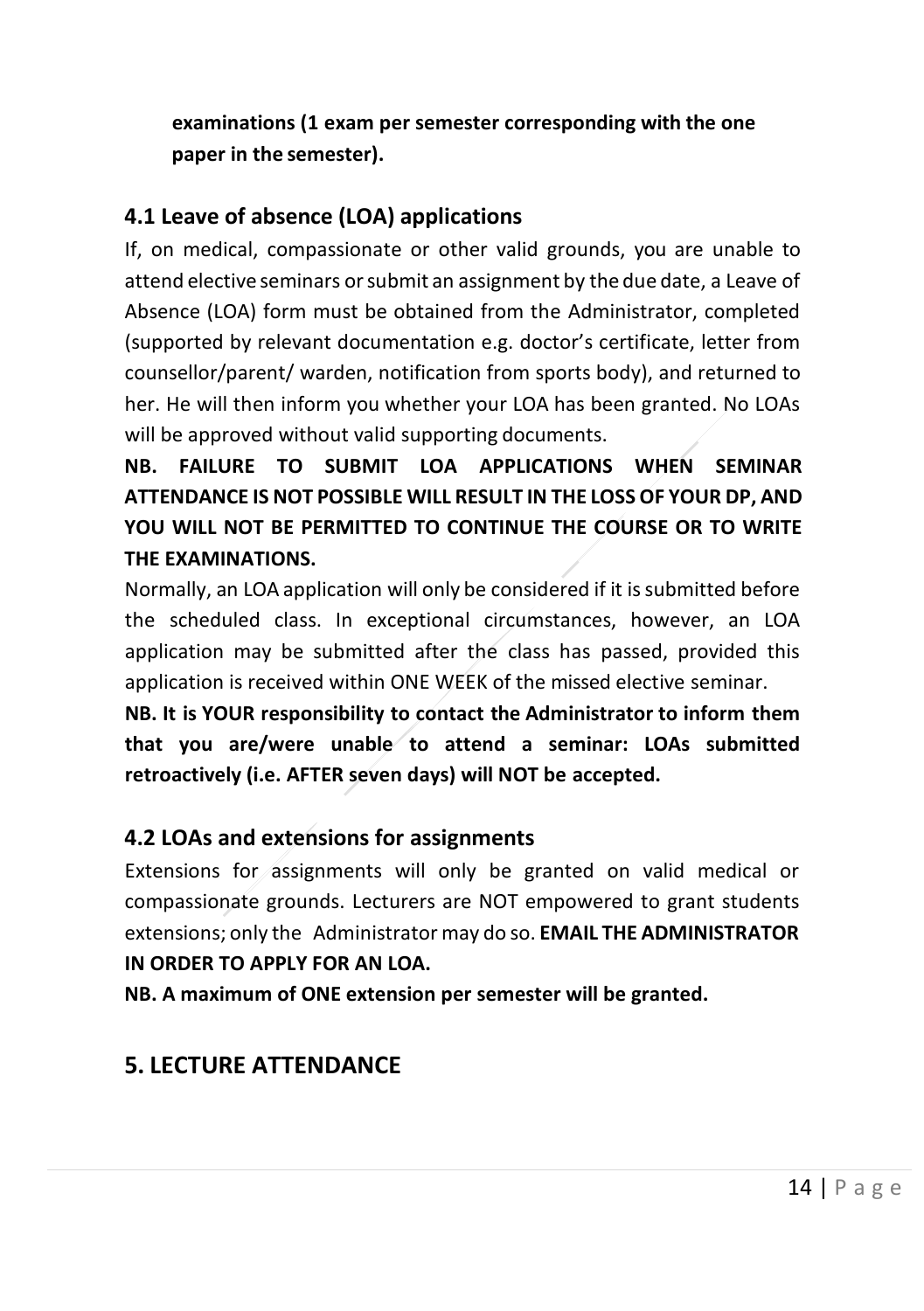NB. Lecturers will hold lectures face-to-face or using virtual platforms. It is in your best interests to attend these lectures so that you are able to interact with your lecturers and peers. It is also important that you keep up with the material (lecture notes, articles, power point slides etc.) that lecturers post on RUConnected.

#### <span id="page-18-0"></span>**6. ELECTIVES**

#### <span id="page-18-1"></span>**6.1 Independent study**

For electives, students meet once a week or as scheduled by the lecturer in a small seminar class where the emphasis is on class participation and independent study. **NB. Elective seminars will be face-to-face this year**. The precise structure of the elective will vary, and you will be given information on the specific teaching format and written requirements of your elective once it commences. There are no examinations on the elective papers. **NB. Elective seminar attendance is a DP requirement.** Your lecturer will explain about specific attendance and assessment requirements.

#### <span id="page-18-2"></span>**6.2 Reading, thinking, talking and writing**

First read and engage with course guides and outlines provided on RUConnected. Then ensure you have read the primary texts. At English 3 level you are also required to read secondary (critical) material which your lecturer will recommend or which you can source. Ensure the secondary material is from a credible and reliable source.

There is much enjoyment to be had in reading, thinking, talking, and writing about literature. Success in English studies depends upon bringing to these four fundamental skills together. With online teaching and learning TALKING to one another is a major challenge. Elective seminars provide an opportunity to talk about the literature you are studying. Joining in the discussion is important: a seminar is a collective undertaking, and you have a responsibility to your fellow students to participate – especially if you have been asked beforehand to present or lead a discussion. Also try your best to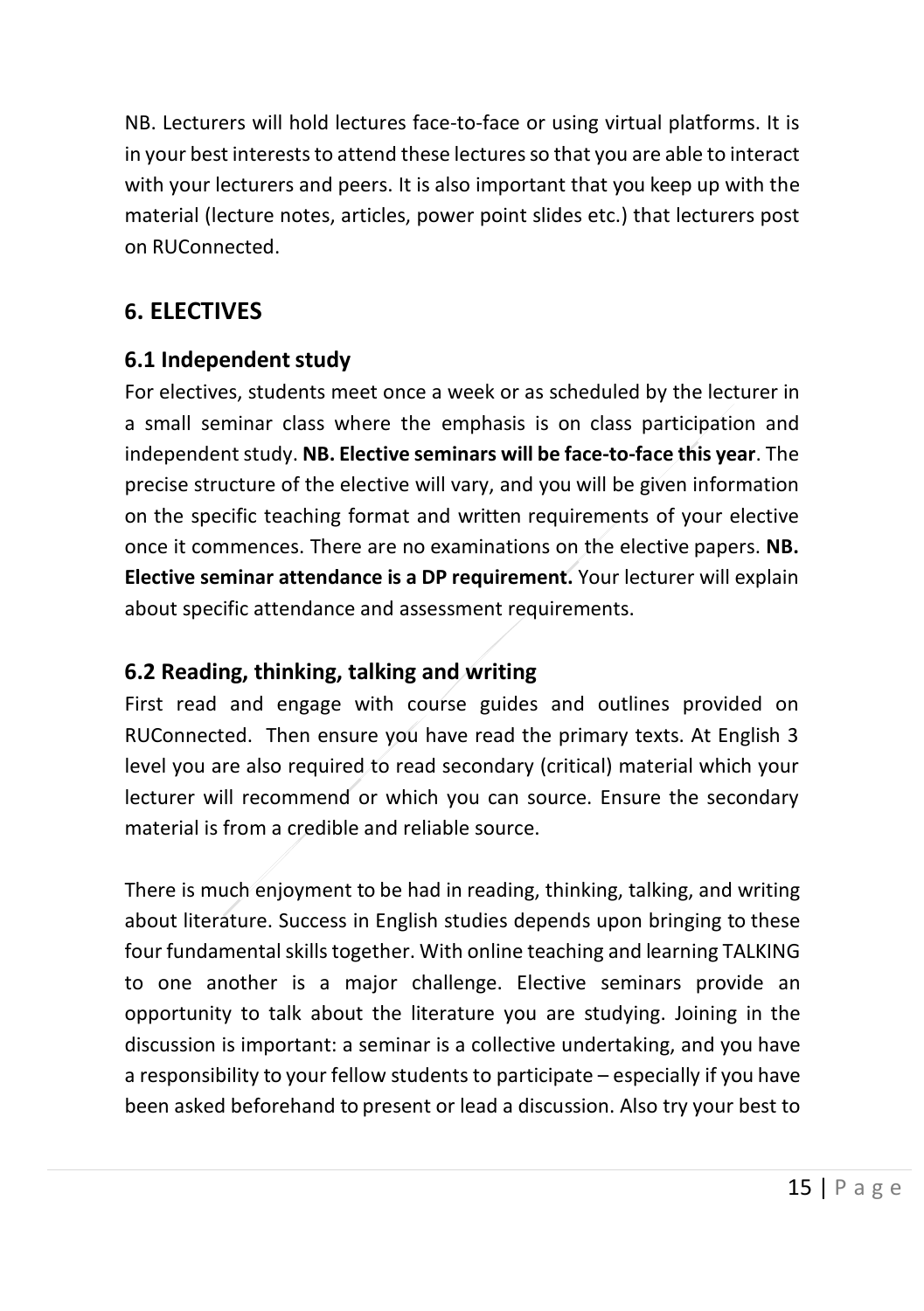participate in online forums and discussions whenever possible.

<span id="page-19-0"></span>It is especially important with online teaching and learning to **communicate** with your lecturer and peers. It is important to be prepared, to have done the required reading, and to have given the issues to be discussed considerable thought. Use the Time Management Guidelines to establish a structure for your preparation.

#### **6.3 Elective attendance**

Attendance at elective seminars is a DP requirement. You are allowed to miss TWO elective seminars in total. This is less a policing matter than a function of our concern to keep track of any problematic situations that might arise. If, on medical, compassionate or other valid grounds, you are unable to attend a seminar, an LOA form must be obtained from the Administrator, completed, and returned to her together with the relevant documentation in support of your application (e.g. doctor's certificate, memorandum from counsellor, letter from parent/warden, notification from sports body). The Administrator will inform you whether your LOA has been granted.

#### **7. CONTINUOUS ASSESSMENT**

You will need to write TWO essays per semester for your core paper. Your elective assessment will be determined by individual lecturers. NB. The length for an English 3 essay is **1800 words**. You are allowed a leeway of 100 words on either side of 1800. Please indicate the word count at the end of your essay. A handout with assignment topics for each semester will be made available on RUConnected.

<span id="page-19-1"></span>**7.1 Assignment dates SEMESTER ONE** 18/03 Hamlet 18/03 Migration (Salih)

**Early Modern Literature: Encountering African Literature:**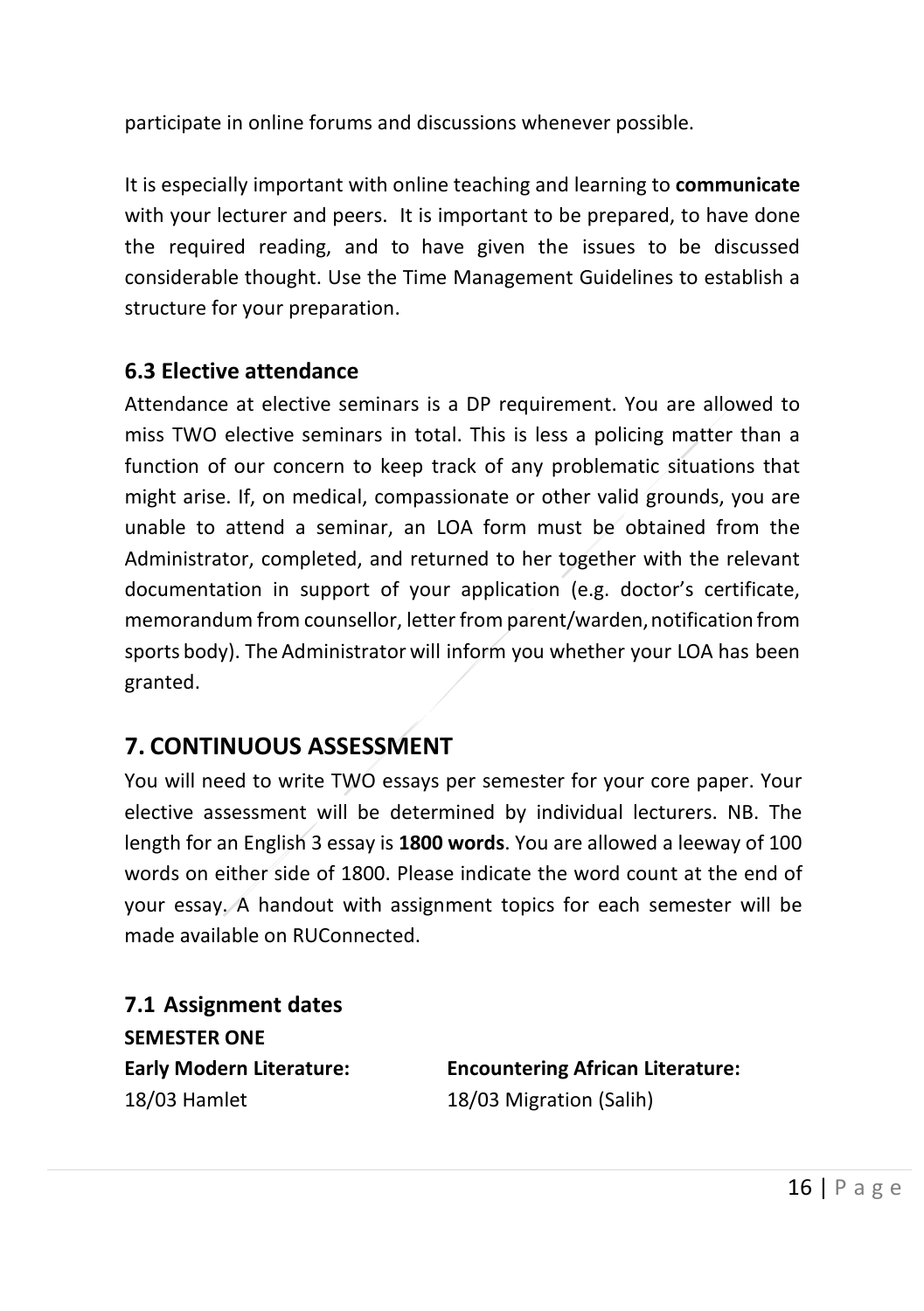#### 13/05 Marvell 13/05 Short Fiction

#### **SEMESTER TWO**

| <b>Realism to Postmodernism:</b>                                               | <b>South African Post-Apartheid Writing:</b> |  |  |  |
|--------------------------------------------------------------------------------|----------------------------------------------|--|--|--|
| 05/08 Austen                                                                   | 05/08 Shukri                                 |  |  |  |
| 23/10 Pynchon                                                                  | 23/10 Masekela                               |  |  |  |
| Assignments for Electives will be arranged individually by relevant lecturers. |                                              |  |  |  |

#### <span id="page-20-0"></span>**7.2 Submission of Continuous Assessment**

#### **Submission of all CA essays is a DP requirement (see section 4).**

**When:** Assignments are due on the dates provided and need to be submitted to the correct portal by the designated time. If you anticipate a problem handing in on time, contact the **Administrator** well in advance, as you will need to apply for an LOA.

**Submission procedure**: Essays are submitted electronically on RUConnected. Ensure that you submit to the correct portal before the portals close.

**Submission period:** Submission portals close on dates indicated. Usually portals are open a few days before the due date and remain open for a few days after the due date for those with LOAs.

**Late assignments: Late assignments require that the portal be re-opened. You will need to obtain an LOA before you can submit late.** 

At the end of each term, the Administrator will send an email to students who have failed to submit an essay. The email will indicate that they have lost their DPs, and have one week in which to appeal against this ruling by submitting a DP Appeal form (available from the Administrator). The appeal form is then forwarded to the HoD who will then inform students about the outcome of their appeals.

#### <span id="page-20-1"></span>**7.3 Getting your assignment back**

Assignments are now marked online on RUConnected using a GRADING function. You can access your marked assignments here. If you have queries, please consult the individual lecturer concerned to discuss your assignment. **Assessment and feedback:** Your lecturer annotates and assesses your essay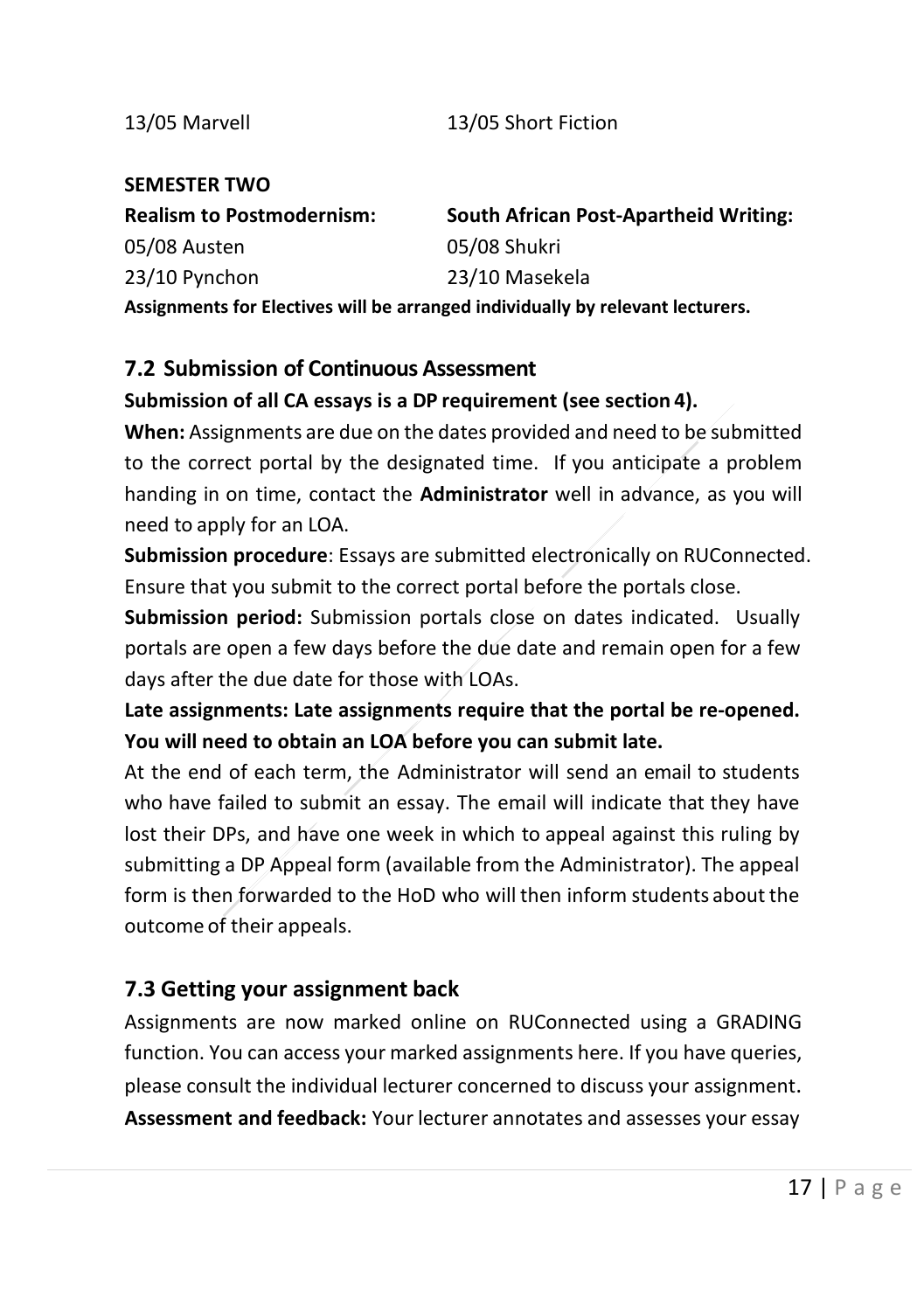electronically, using track changes and comment boxes. The marked essay is available on RUConnected within two weeks of submission, where you will be able access it and scrutinise the feedback.

#### **How to Access Assignment Feedback**

Your essay mark will be recorded as a percentage in the "Grade" block on RUConnected (RUC).



Feedback on your essays may be posted in a number of ways, and markers (whether lecturers or tutors) will inform you which system they have used. **IT IS ESSENTIAL THAT YOU READ THIS FEEDBACK, SO THAT YOU IMPROVE YOUR ESSAY WRITING SKILLS!** To access feedback, click on the purple grade block, and you will encounter various options:

1. Brief comments may be typed into the "Comments" or "Feedback Comments" blocks below "Grade", or recorded orally/video-ed and uploaded in the latter. Your marker should date and initial this feedback.

|          | Tuesday, |                    |
|----------|----------|--------------------|
| Comments | 23       | Good grasp of      |
| (0)      | November | issues, but should |
|          | 2021.    | have said more     |
|          | 08:31    | about the framing  |
|          |          | device             |

#### **OR**

2. The essay may be uploaded as a file (Word document, PDF or scan) in the "Feedback Files" block below "Feedback Comments". When you click on the file, the identity of the marker is revealed, and when you download it, you will find that feedback has been provided via comments and/or track changes.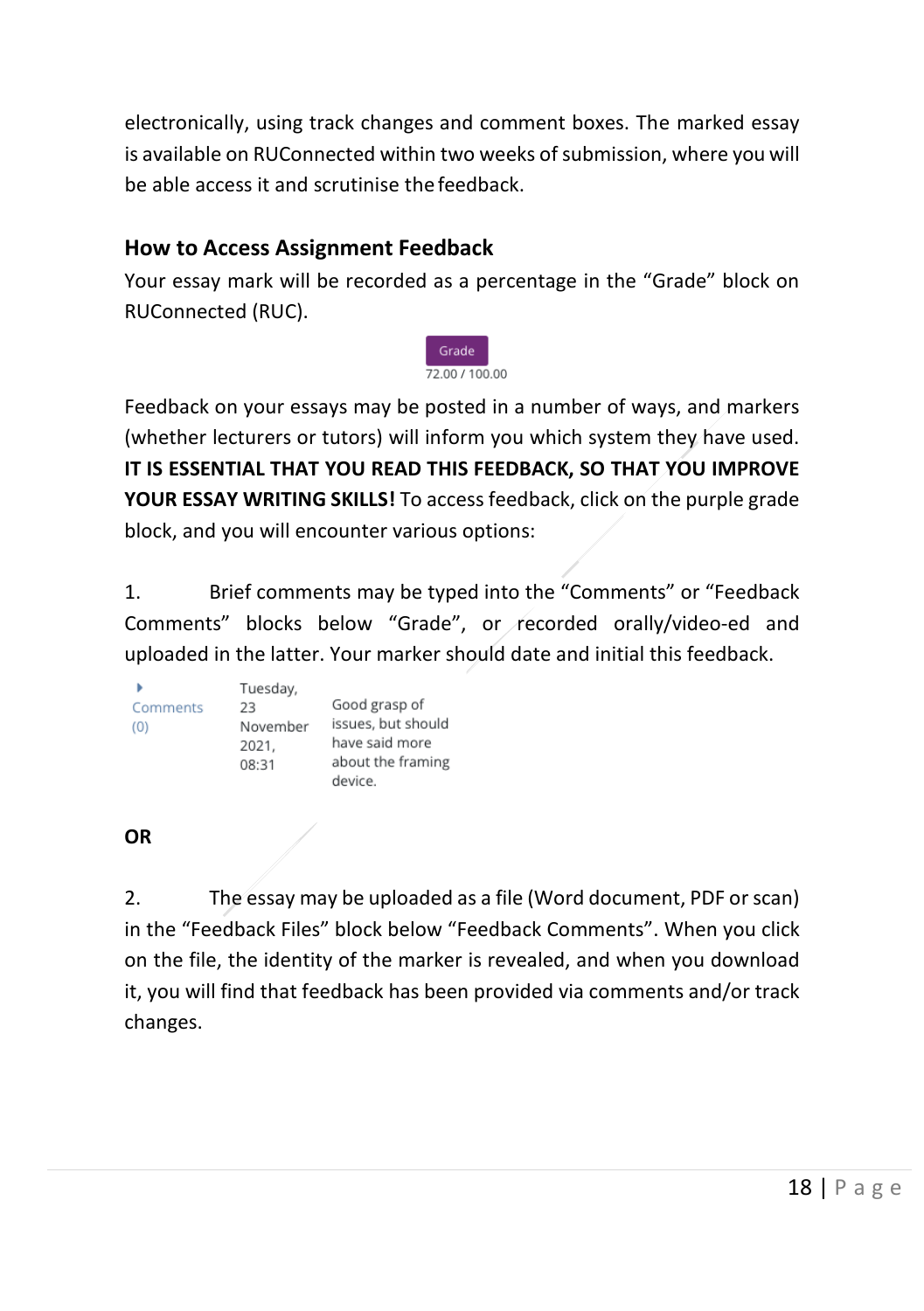$\Box$  Iohnson.docx 19 November 2021, 6:49 AM

#### **OR**

3. Comments/feedback may be provided in the Turnitin report, when you click on the blue pen next to the Similarity Index block, and then on the similarity percentage. A Turnitin report looks like this:



The top right-hand column indicates:



ø

:

= instructor's comments

 $\checkmark$  = quick marks: track changes and commonly used abbreviations, with explanations (see below)

= quick comment, either recorded orally or written as text

 $\blacksquare$  = rubric/grading form. We do not use a standardised template, however, apart from the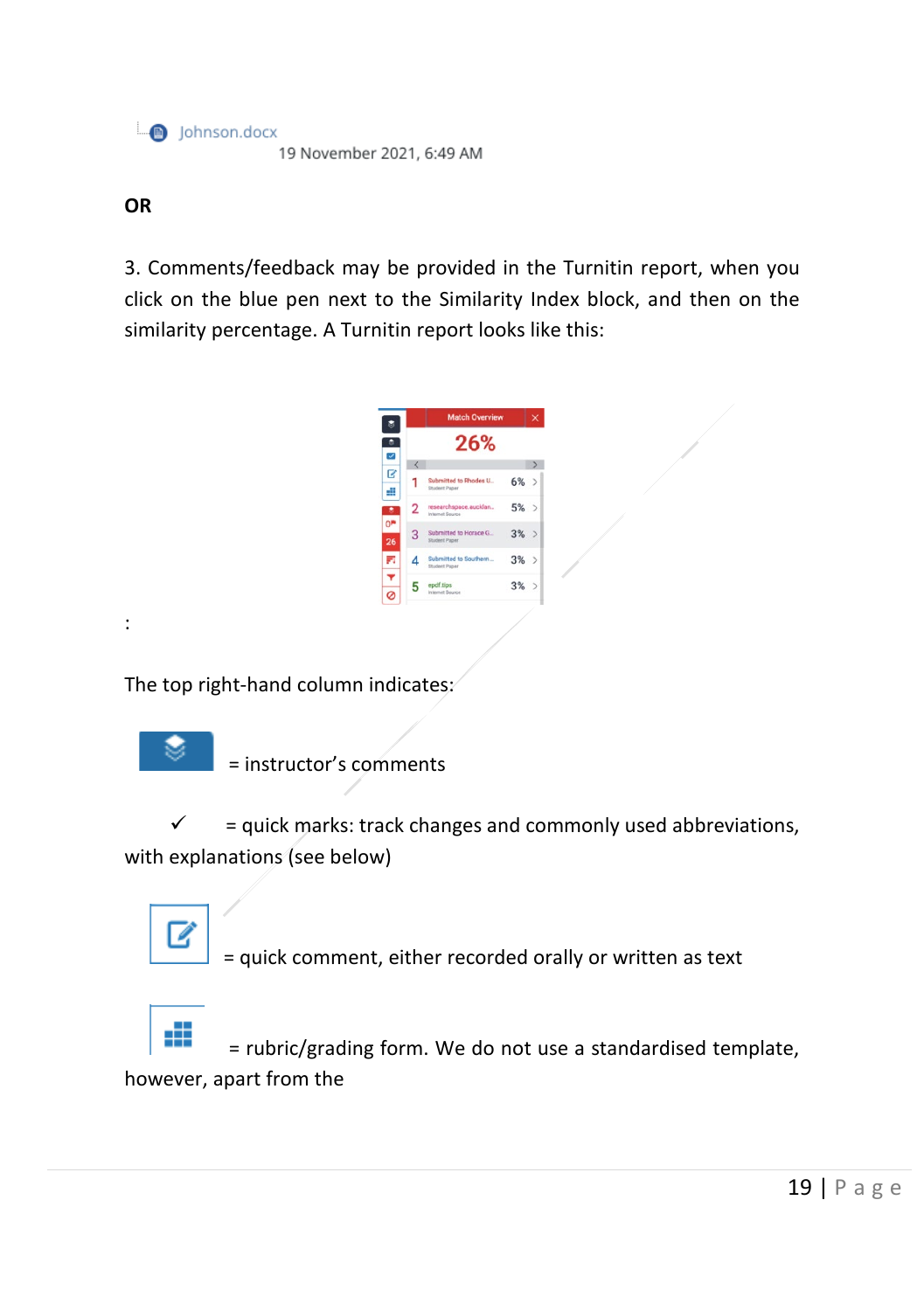#### **Commonly used abbreviations:**

**Awk** – awkward expression

**C/S** – comma splice (see 7.2 in the Departmental Guide to Essay Writing) **Citation needed** – provide a source/reference for this claim (see "Section 3: Referencing your Essay" in the Guide to Essay Writing)

**Commonly confused words** e.g. affect for effect, disinterested for uninterested

**Del** – delete/omit

**Improper citation** – use the correct referencing style (see "Section 3: Referencing your Essay" in the Guide to Essay Writing)

**Insert** – add a word

**Missing ","** – missing comma

**P/V** – passive voice e.g. "This essay will argue that ..." for "I will argue that  $\mathbb{R}^n$ 

**Run-on** – a sentence containing two or more independent clauses which need to be separated with a full-stop or semicolon

**Sp** – spelling

**Support** – provide evidence to support this claim

**Vague** – unclear

**WC** – word choice error

**Weak transition** – the logical connection between these paragraphs (or sentences) is not clear.

**N.B.** Markers may use additional abbreviations e.g. p – punctuation; SS – sentence structure; S – essay has not been logically structured with a clear introduction, body and conclusion; PC – paragraph construction is not logical (you should have one main point per paragraph).

#### <span id="page-23-0"></span>**7.4 Departmental marking notch system**

Your essay will have been marked according to the following scheme. The Department uses this scheme to ensure that, despite students having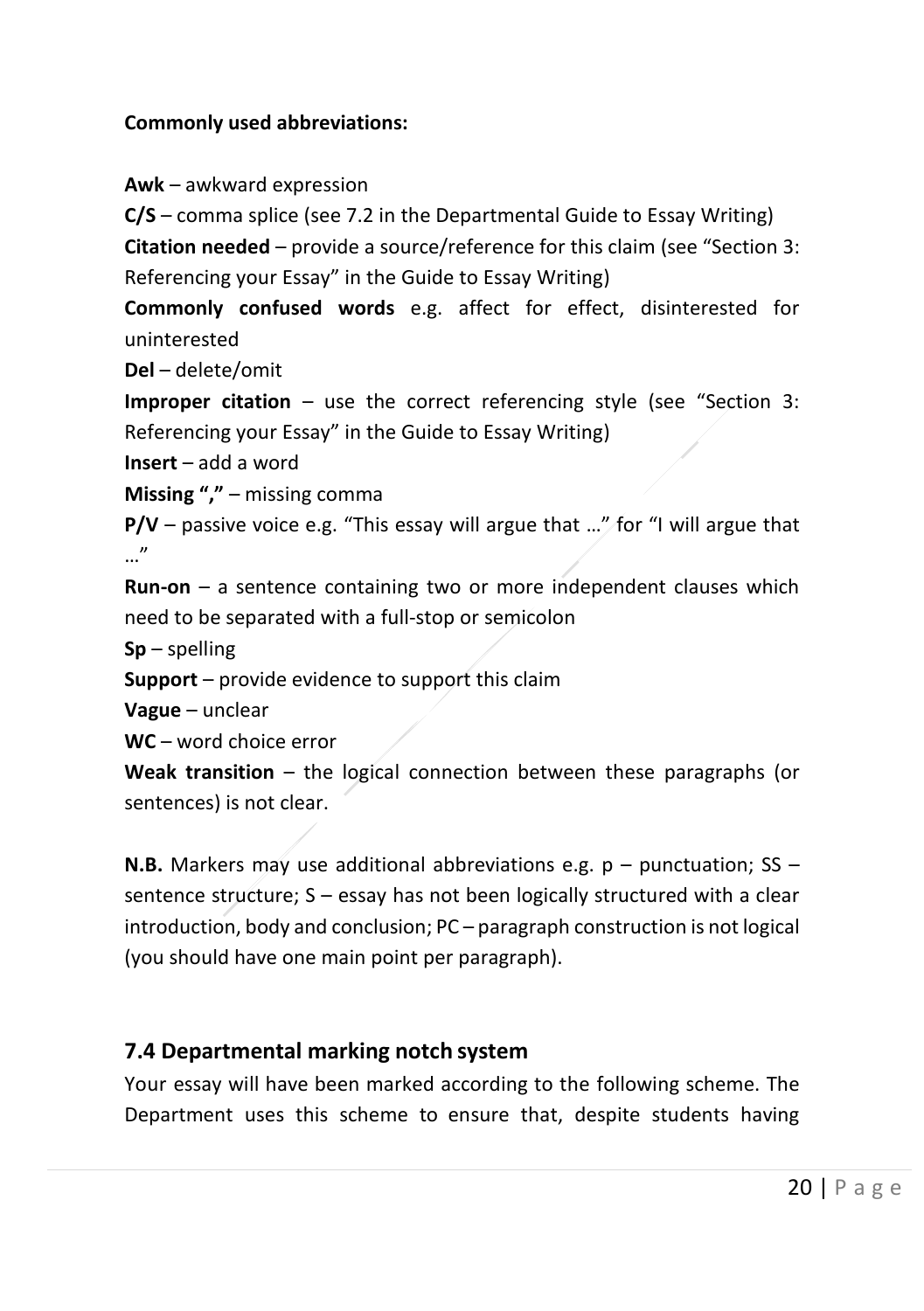different markers, the standard of marking is consistent. On your scripts, markers will allocate ONLY the percentages listed in the right-hand column below; for example, an essay assessed at 2.2- is always allocated 62%, and so on.

| Symbol                                                            | Equivalent |
|-------------------------------------------------------------------|------------|
| 1                                                                 | 100        |
|                                                                   | 95         |
|                                                                   | 92         |
|                                                                   | 88         |
|                                                                   | 82         |
| 1.1                                                               | 78         |
| (The range for the first class is 75-100%.)                       |            |
| 2.1                                                               | 72         |
| $2.2+$                                                            | 68         |
| $2.2 -$                                                           | 62         |
| (The range for the second class is 70-74% for an upper second and |            |
| 60-69% for a lower second.)                                       |            |
| $3+$                                                              | 58         |
| 3-                                                                | 52         |
| (The range for the third class is 50-59%.)                        |            |
| Ð                                                                 | 45         |
|                                                                   | 40         |
|                                                                   | 35         |
|                                                                   | 30         |
|                                                                   | 25         |
|                                                                   | 15         |
|                                                                   | 0          |

(Anything below 50% is a failure.)

The following gives an indication of what the Department expects of an essay graded according to these categories: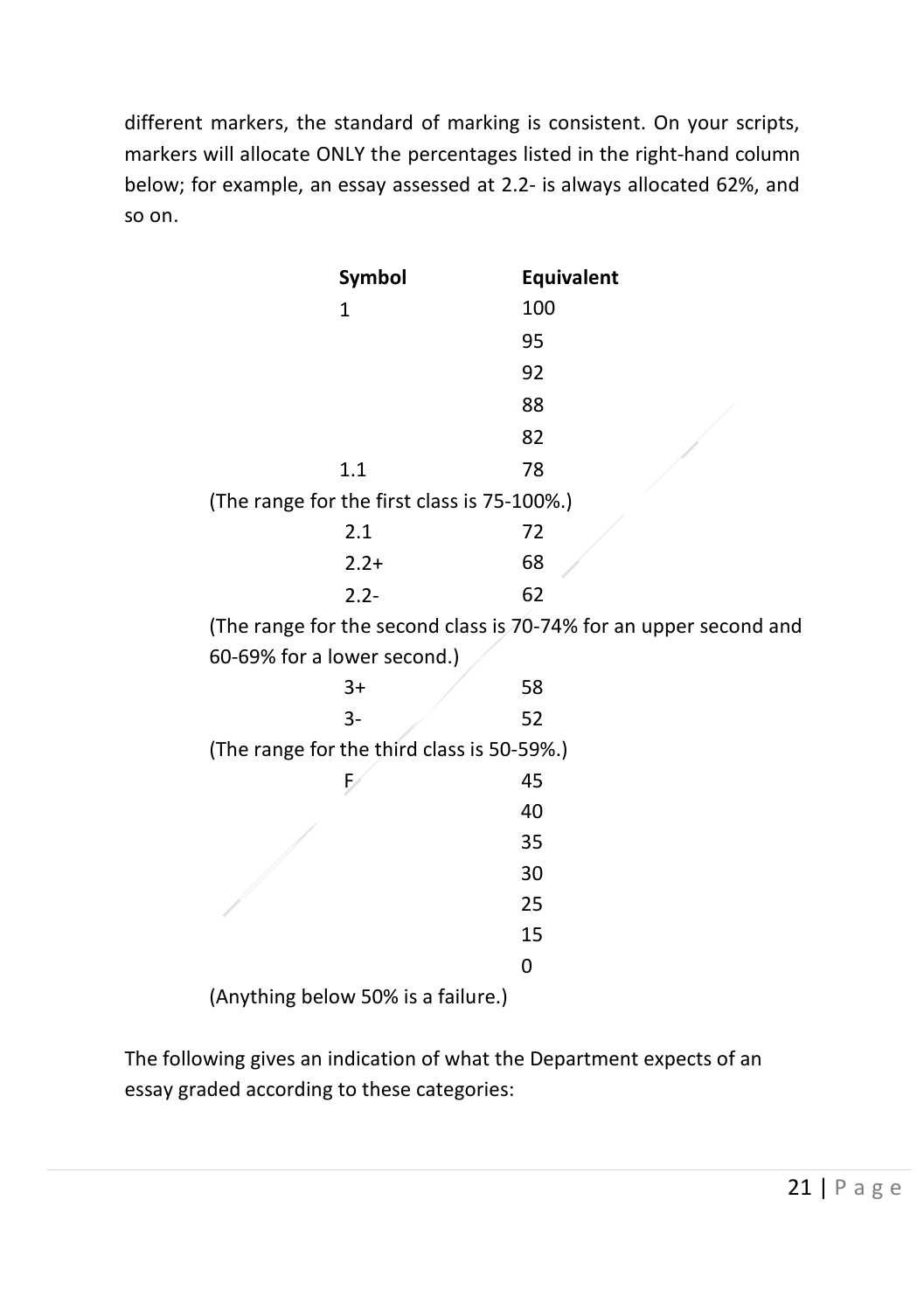#### **1** 82-100

Highly original thought; critical attitude towards text and any relevant secondary reading; evidence of independent reading; comprehensive and focused answer to the question; virtually flawless expression, organisation and presentation. One can scarcely imagine a better answer at its level; it teaches and surprises the marker.

#### **1-** 78

Unusually competent if not entirely original; strong evidence of secondary reading, where appropriate; evidence of a critical, thought-provoking and independent argument; accurate referencing; excellent command of detail of text; high level of conceptualisation; very polished if not entirely flawless expression and organisation.

#### **2.1** 72

Very competent; not necessarily original, but well-marshalled argument; accurate knowledge of, and attention paid to, details of the text; possibly but not necessarily (depending on year of study) some treatment of secondary works; strong conceptualisation; lucid expression and organisation containing only a sprinkling of errors; strongly nuanced vocabulary.

#### **2.2** 62-68

Solid, but not particularly exciting, with little originality; good knowledge of and attention paid to text; some argumentative assertions viable, but possibly arguable or bordering on inaccurate; relatively little use of (or over-dependence on) secondary works; expression and organisation generally lucid, containing some errors but not such as to destroy sense.

**3** 52-58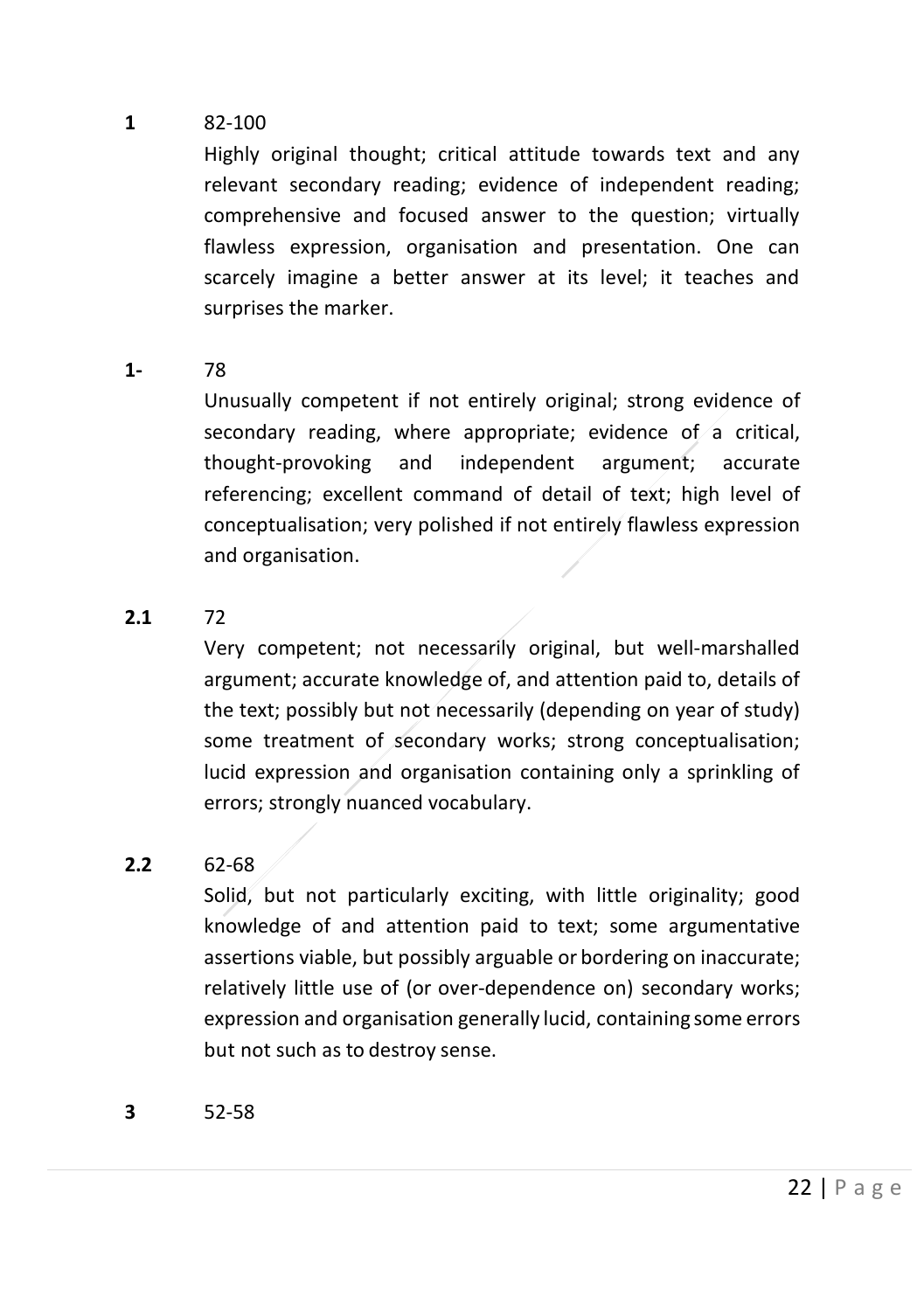Passable; shows basic knowledge of text, despite a few misreadings or factual errors; shows some effort at argument and remaining relevant to the question, though not entirely successfully; naive; almost no originality of thought; expression and organisation regularly flawed but almost always intelligible.

**F** 45

Almost passable, but too flawed by lack of adequate knowledge of the basics of the text; does not address the topic; lacks coherent argument; does not go beyond pointing out the obvious; expression and organisation regularly flawed to the extent of obscuring sense; little evidence of familiarity with literary terminology.

#### 35 etc.

Seriously lacks basic knowledge of the mechanics of the text and shows little/no evidence that primary text/s has/have been read; factual errors; sense consistently lost in errors of language and expression; no argument; fundamentally flawed expression.

#### **7.5 Plagiarism**

Rhodes University defines plagiarism as "taking and using the ideas, writings, works or inventions of another, from any textual or internet-based source, as if they were one's own." Learning to cite secondary material correctly is key not only to avoiding allegations of plagiarism, but also to developing the academic skills of reading, analysing, writing and evaluating. As a Department we endeavour to teach all our students how to use and cite secondary material correctly so as to avoid plagiarism. Through the course of your studies, we will guide you regarding the nature of plagiarism and its consequences.

The Department's lecturers will typically provide lists of recommended readings and encourage you to do your own research. Making use of relevant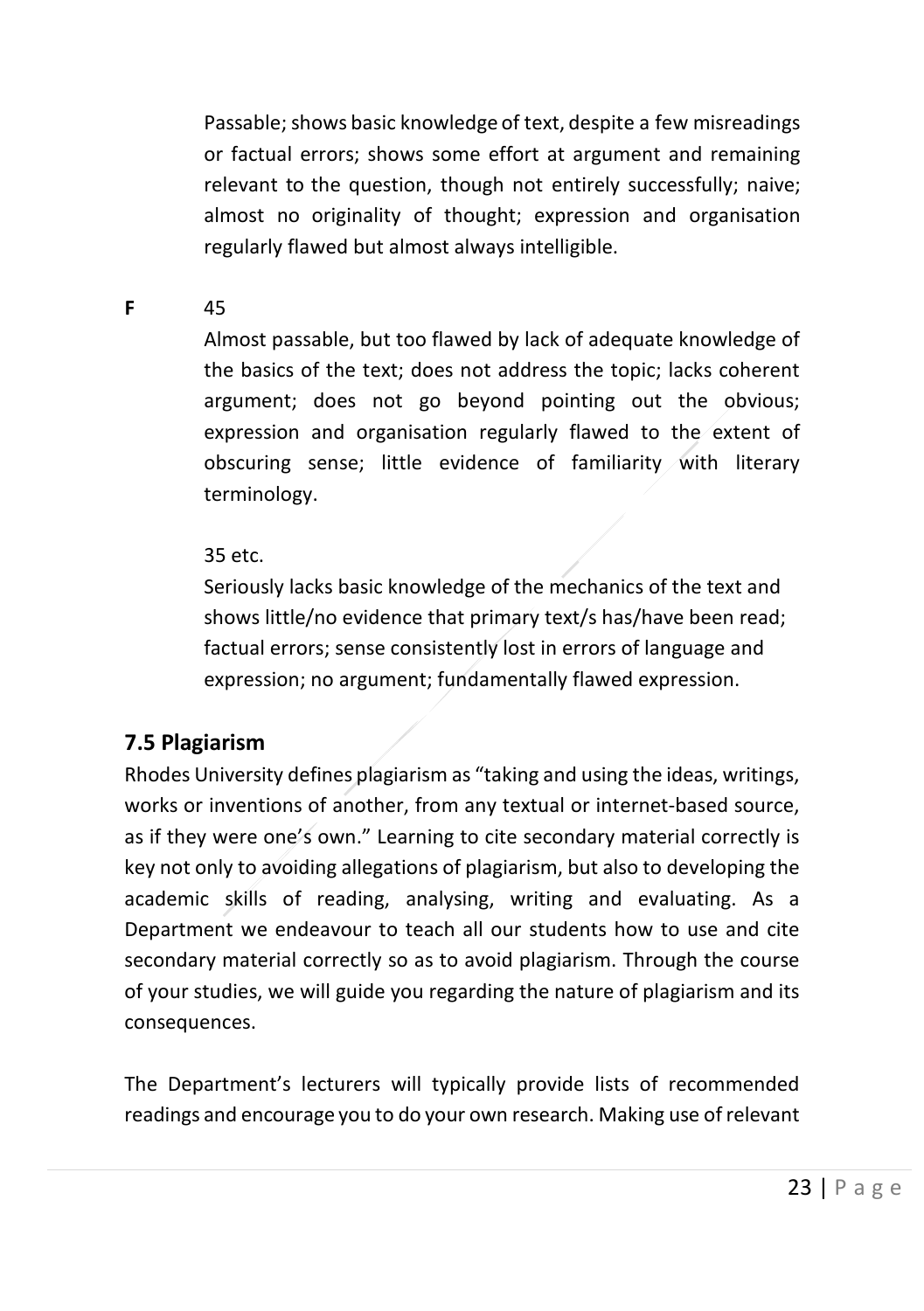source material when writing an essay or paper is a sure sign of mature, professional academic practice. Such usage must, however, always be acknowledged. Acknowledging your sources is an indication of careful and considered scholarship, and ensures that anyone reading your work will be able to trace the ideas back to their original source and use the same texts as you have in their own research if they so wish. This practice is one of the building blocks of good research. Thus, citing or referencing all the sources for your arguments is essential.

In addition to other conventional methods, the Department employs Turnitin, a text-matching or similarity software programme that aids in the detection of possible plagiarism. However, each assignment flagged by Turnitin will be checked to ascertain whether the highlighted text is in fact plagiarised, or whether it has been properly referenced.

We also require that students sign a Plagiarism Declaration when submitting an essay: this declaration asserts that you know what plagiarism is, have referenced all secondary material, and that all the other ideas in your essay are original. The Plagiarism Declaration form is available under the section entitled "Continuous Assessment" on the course page on RUConnected.

You can access the full Rhodes University "Common Faculty Policy and Procedures on Plagiarism" at the following link:

#### [https://www.ru.ac.za/institutionalplanningunit/qualitypromotion/policiesa](https://www.ru.ac.za/institutionalplanningunit/qualitypromotion/policiesa-z/) [-z/](https://www.ru.ac.za/institutionalplanningunit/qualitypromotion/policiesa-z/)

This document is useful not only because it provides definitions and examples of plagiarism, but also because it explains the procedures that must be followed when a student is accused of plagiarism. You should familiarise yourself with this document as it outlines your rights in cases where the Department alleges plagiarism. As the document points out, there are various forms of plagiarism, some worse than others, but none is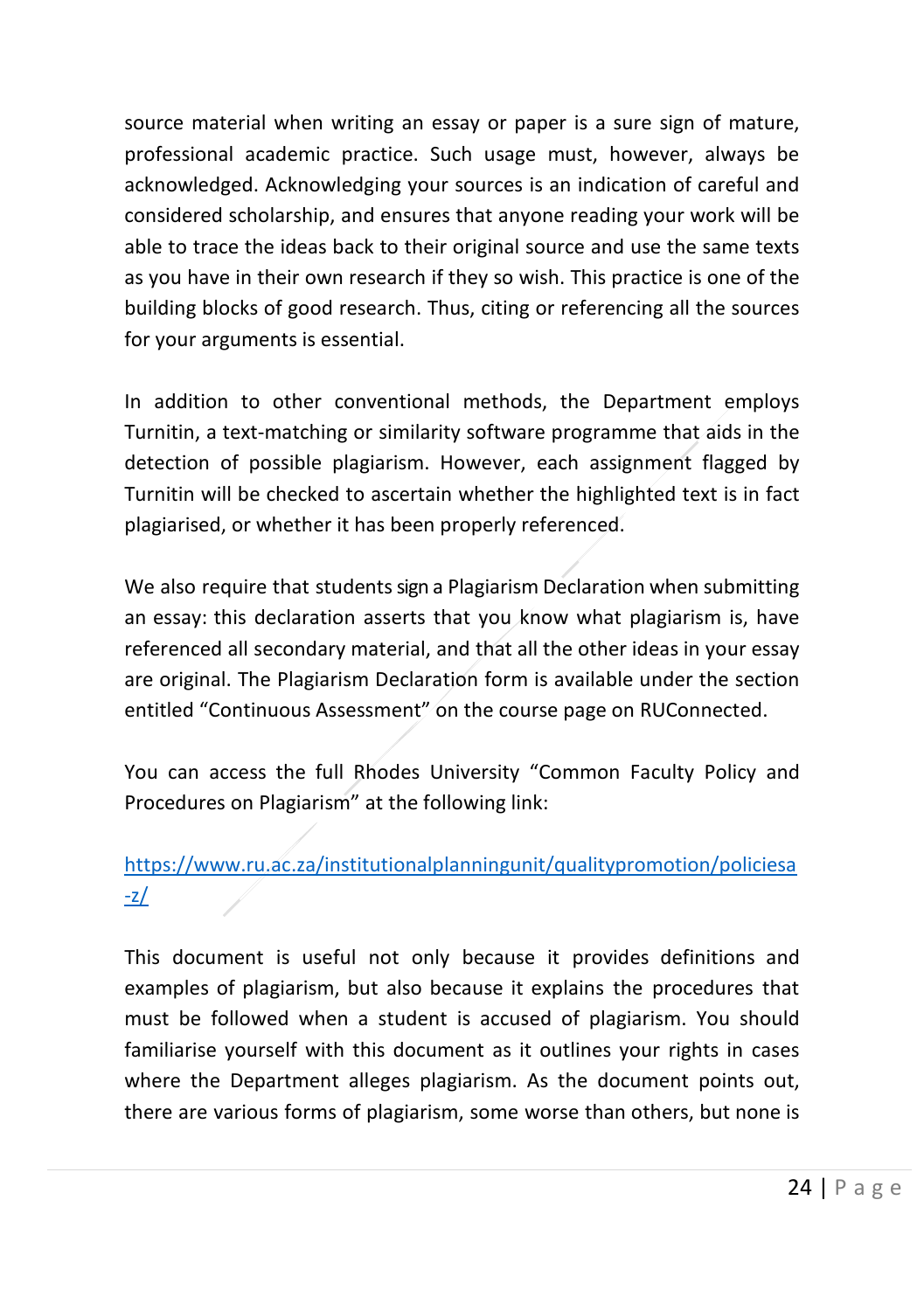acceptable. For this reason, you should note that all forms of plagiarism may elicit penalties that may jeopardise your university studies. These penalties range from the deduction of marks to the removal of your DP (DPWP – Duly Performed Certificate Withdrawn for Plagiarism) and, in very serious cases, exclusion from the university.

The Department's objective is not punitive but developmental. We require that students familiarise themselves with academic conventions of writing and produce well-researched and independent work. Through the course of your studies, we will guide you regarding the nature of plagiarism and its consequences by:

\* providing you, in your course material, with relevant information regarding appropriate academic resources and departmental referencing protocols.

\* undertaking dedicated formal training at all academic levels in lectures and/ or tutorials or in specialised sessions designed for thispurpose.

\* reminding you of the nature and seriousness of plagiarism and the disciplinary procedures in place.

#### **Penalties for various types and categories of plagiarism (for a detailed explanation see the University Policy or Section 8 in the Departmental Guide to Essay Writing on RUConnected).**

When a marker detects clear evidence of plagiarism, the offence is categorised as:

1.Class A (first-time minor infringements)

2.Class B (repeated offences of a minor nature, more senior level than first year, involv-ing the Departmental Plagiarism Committee)

3.Class C (major serious infringements involving Departmental Plagiarism Committee and the Senate Standing Committee on Plagiarism).

Please consult the slides on plagiarism provided by the Department on RUConnected.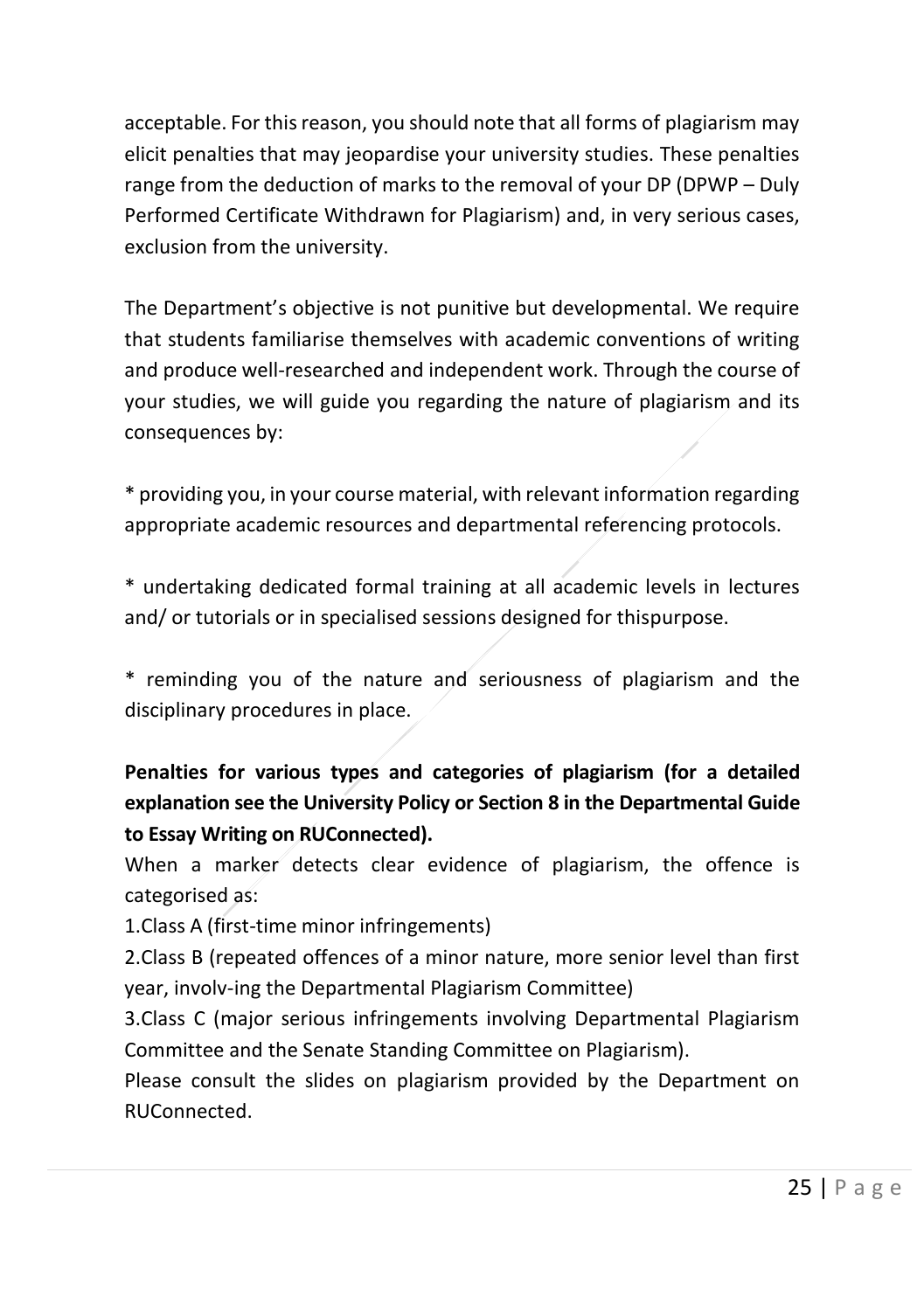For Class A offences certain penalties may be imposed. These may include remedial or educative steps (discussion of the nature of the problem with the student concerned, followed by the possibility of re-writing and resubmission of the assignment), or a **mark penalty**. In more serious Class A offences the script will be referred to the Course Co-ordinator who, in consultation with the HoD and the lecturer concerned, will apply a more **severe penalty**.

Depending on the type of assessment (CA or SA), the extent of the transgression, the nature ofthe plagiarism, the year level, and any previous offences, students may be **penalised up to 100% (i.e. be awarded a mark of 0%).** For Class B and Class C offences, the university's Plagiarism Policy will be followed and the Departmental Plagiarism Committee will be convened. This latter process may result in the student having their DP revoked or being suspended from the university.

**N.B. ALL cases of plagiarism (including Category A) will be reported to the University Plagiarism (UPO), and a DP removed for plagiarism will be indicated as DPWP (Duly Performed Certificate Withdrawn for Plagiarism) and communicated to the Registrar's Division.**

#### <span id="page-29-0"></span>**8. SUMMATIVE ASSESSMENT**

#### **8.1 June and November SA/Examinations**

In June you will write ONE summative assessment/exam for your core paper and in November you will write ONE summative assessment/exam for your core paper. This summative assessment/exam will be written in an exam venue over a three-hour period.

Important information about the content and arrangement of examinations will be posted on RUConnected in good time. Please note that any examination may contain a compulsory question on a particular text or topic.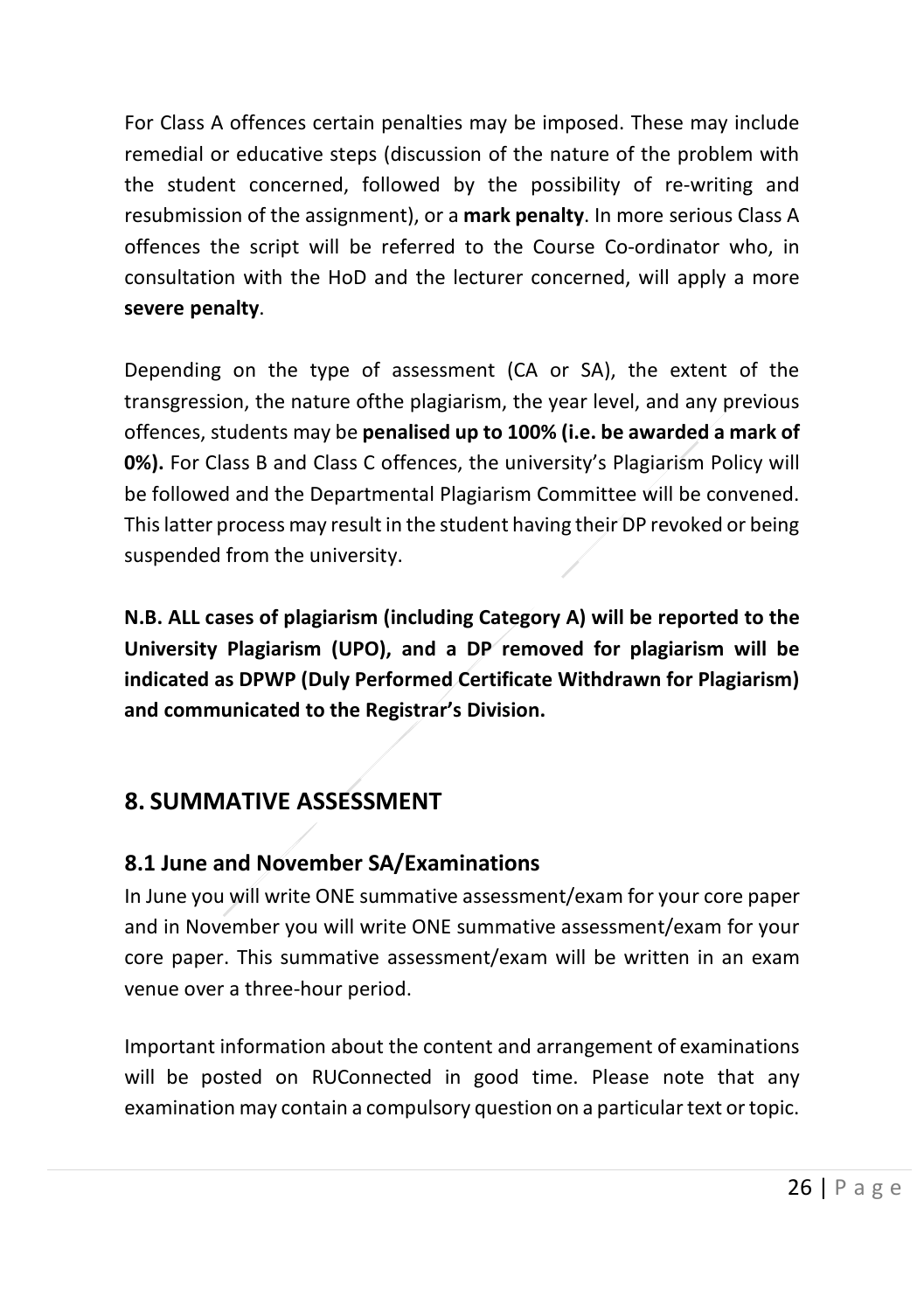NB. Assessment of the electives is arranged individually by the lecturers concerned.

#### <span id="page-30-0"></span>**8.2 Calculation of Marks**

You will receive one total mark for ENG 301 and one total mark for ENG 302. Each total mark is comprised of: core paper mark (class mark and exam mark); and the elective mark. The ENG 301 mark and the ENG 302 mark are added and divided by two to calculate your final mark.

The final mark for the year is weighted: each core paper makes up 30% of the final mark and each elective makes up 20%. In each of the core papers, the essays count 12% (2 x 6%) and the SA/exam 18% (3 essays x 6%). The way in which the mark for each elective is calculated will differ from elective to elective: a variety of assessments tasks will be adopted by individual lecturers.

Please note that the marks awarded for first and second semester papers are provisional, and subject to moderation by the Department's external examiner in November.

NB. You will receive two marks for English 3: one mark for semester 1 (ENG 301) and one mark for semester 2 (ENG 302). Your aggregated mark will be the average mark obtained for ENG 301 and ENG 302.

A subminimum mark of 40% applies in several instances:

8.2.1 a subminimum of 40% for ENG 301 is required to proceed to ENG 302;

8.2.2 a subminimum of 40% for a module (ENG 301 or ENG 302) is required to qualify for supplementary exams in that module;

8.2.3 a subminimum of 40% in both modules is required for the aggregation of the final English 3 mark, which means that modules for which a subminimum of 40% is not obtained must be repeated.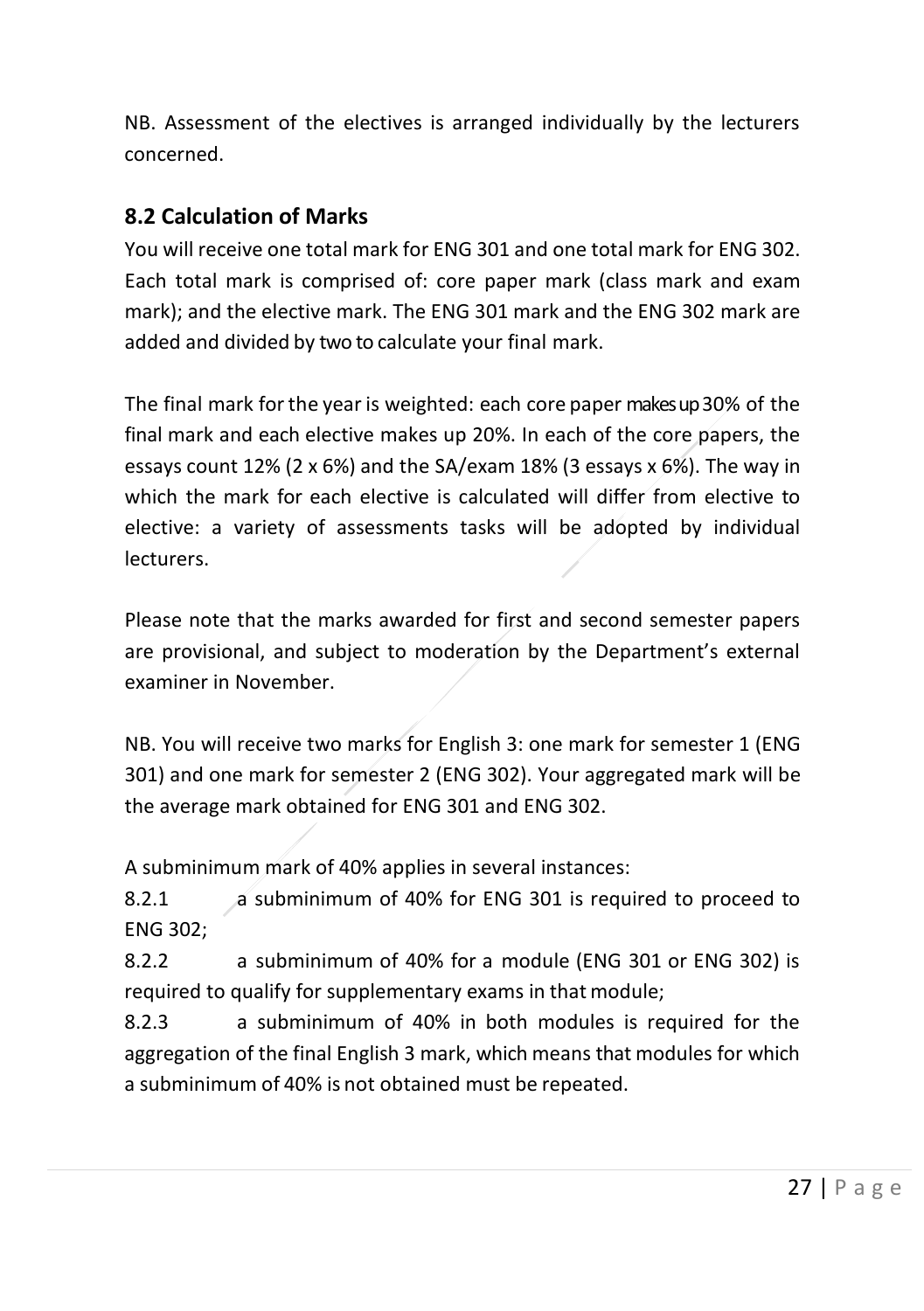#### <span id="page-31-0"></span>**9. USING THE LIBRARY**

Aside from relevant knowledge and skills imparted in lectures and tutorials, an obvious resource for the completion of assignments and the writing of examinationsis the library. The library website is available via the *RU Library*  link on the Rhodes website. *Search All* (via the *Search* box in the middle of the homepage) is a discovery platform where users can search across all print and electronic resources available through the library. As you are working off campus, remember to *Login to your Library account* in order to be recognized as a Rhodes user and have full access to all the electronic resources.

Even though you may be directed by a lecturer to specific critical works, you are advised to concentrate on getting to know and understand your PRIMARY texts really well. There is no substitute for this knowledge and online summaries are not adequate substitutes for the literary texts.

Some of the secondary, critical material you need will be provided on RUConnected but otherwise you are expected to access the online library resources yourself as this is an important research skill.

#### a. **English Subject Guide and Faculty Librarians**

The English Subject Guide, which is located under *Quick Links* on the left hand side of the library website (*Subject Guides*), contains a wealth of useful and interesting information such as links to relevant online resources, a referencing tab with examples of MLA style references and links to Library workshop handouts. If you need help with finding books or retrieving online information, please contact the Faculty Librarian. Ms Molly Chikafa can be emailed: m.chikafa@ru.ac.za.

#### <span id="page-31-1"></span>**10.USING THE INTERNET**

The Internet can be a very useful tool, but you are encouraged to use it wisely. Especially with online learning, do not be duped into thinking that, because something is posted on the web, the information it contains is reliable or correct. Make sure that the site you are using is a reputable and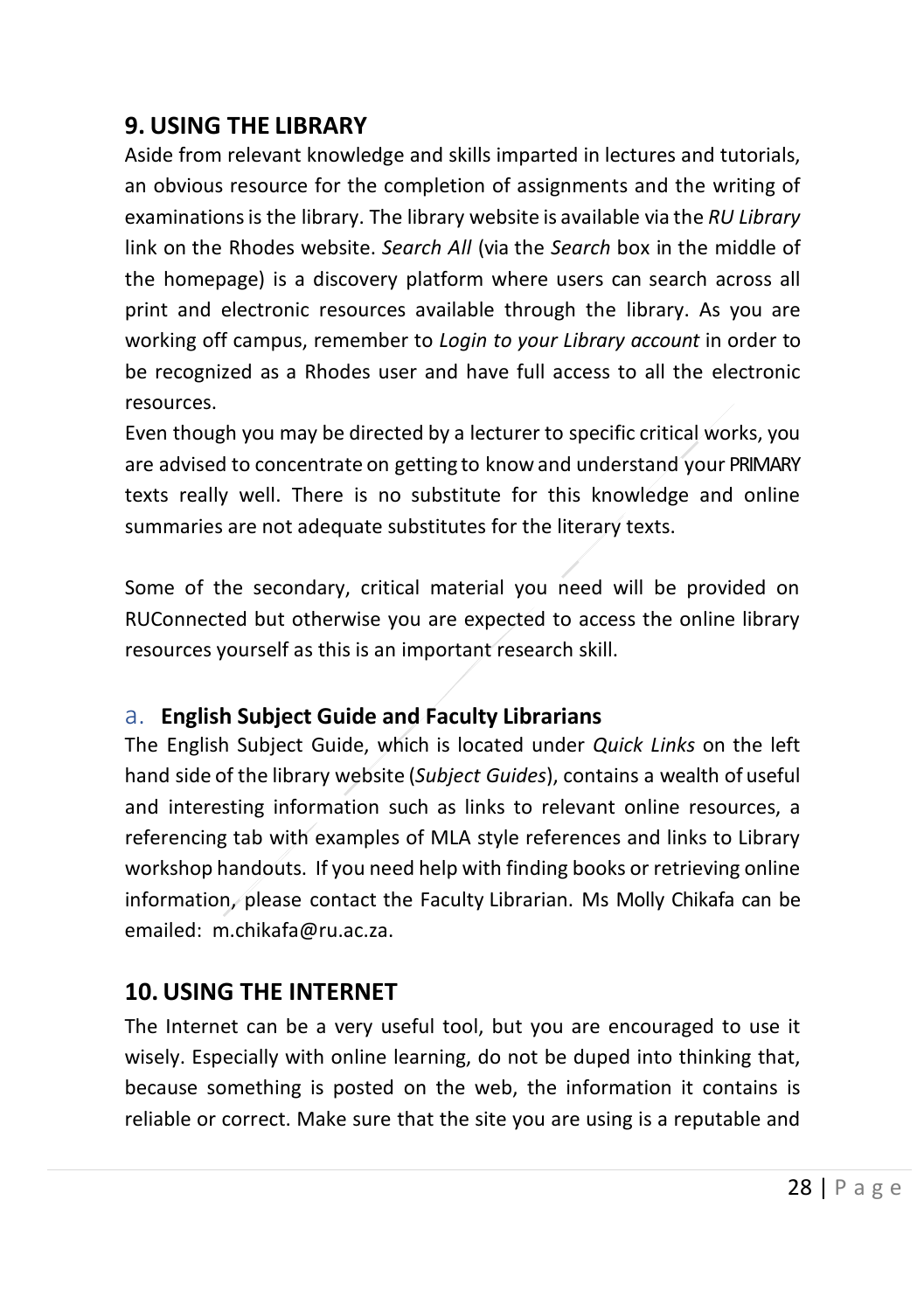scholarly source. Check for the letters "ac" or "edu" in the URL: this indicates that the page is from a university website, and therefore that the information provided on literary texts is likely to be accurate. Many websites, designed to 'help' students with English literature essays, provide information that is simplistic, misleading, and sometimes erroneous. Avoid these sites, e.g. Sparknotes.com. Do not be tempted to read plot summaries instead of the primary texts and do not quote from these disreputable sites.

#### <span id="page-32-0"></span>**11. FURTHER RESOURCES AND SUPPORT**

#### <span id="page-32-1"></span>a. **Recommended reference works**

Sheridan Baker's *The Practical Stylist* (8th ed. London: Longman, 1997): Most students who fail to do well in English have not learned the basic principles of good writing by the end of the year. The Department recommends this text to help you with various aspects of essay writing. Study the book carefully and selectively to correct and improve the grammar, style, and organisation of your written work, particularly where specific faults have been pointed out to you by your lecturer. If you cannot access this book consult the Department's *Guide to Essay Writing* when preparing your essays.

#### **b. RUConnected and the Department's Website**

Students can access RUConnected and the English Department's website via the Rhodes' website (under "Academic" – "Departments"), or directly at: [http://www.ru.ac.za/english/.](http://www.ru.ac.za/english/) The website contains information about staff and courses. At present RUConnected supplements face-to-face teaching and learning. Ensure that you check RUConnected regularly as it is also the main mode of communication with students.

#### **11.3 Consultations**

Consultations with lecturers may be arranged in advance. Communicate with lecturers via e-mail, if you have an urgent query or wish to arrange a meeting.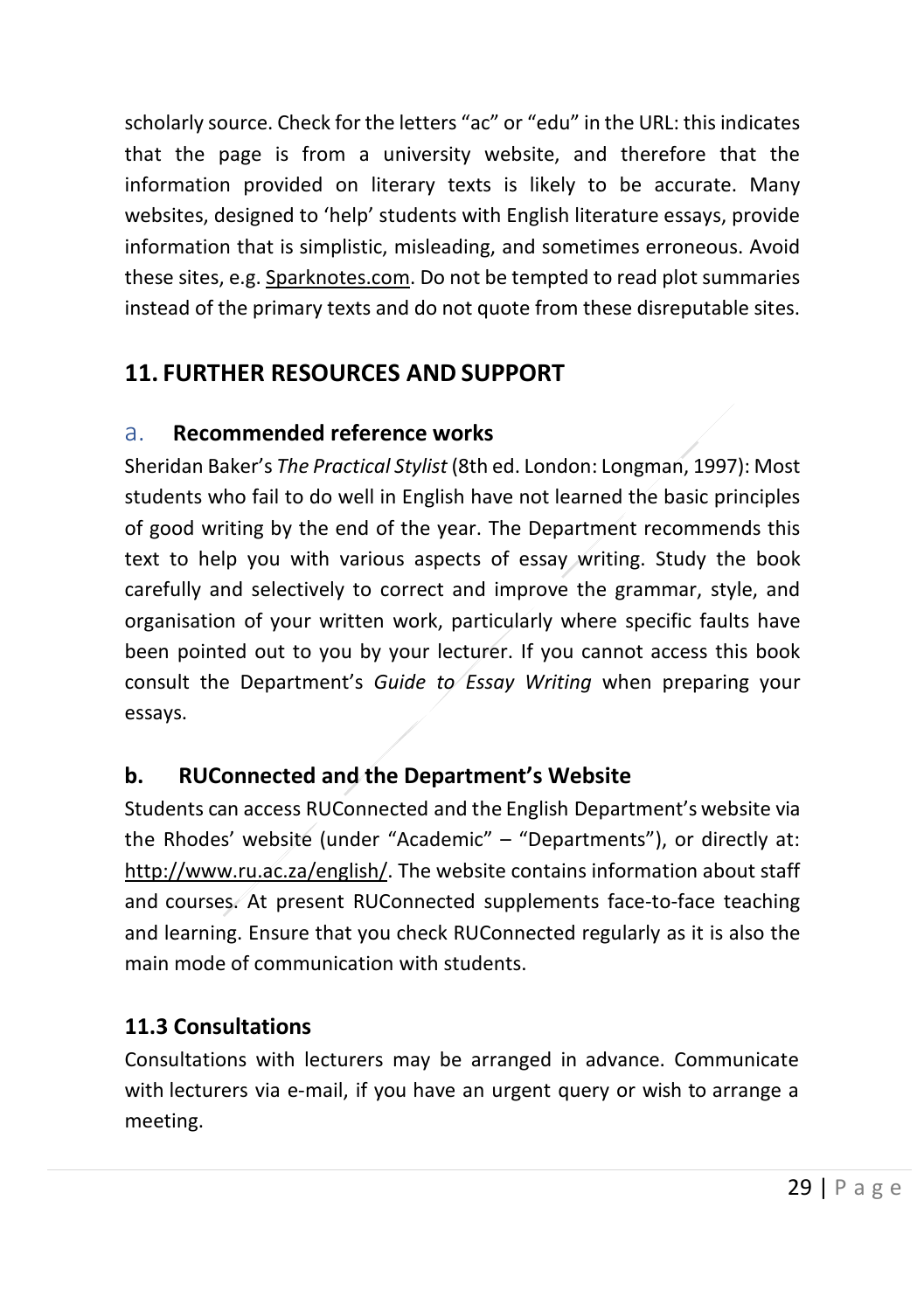#### <span id="page-33-0"></span>**11.4 Class representatives**

Class representatives are elected during the first weeks of the academic year. They serve as an additional channel of communication between students and the Department's teaching staff. The Head of Department meets the class representatives, together with Course Coordinators, twice each semester. These meetings are important opportunities to give and receive feedback. Frequently ideas for the improvement of the Department's activities emerge from the discussions. Students often find it useful to communicate opinions on courses or individual members of staff, favourable or not, to the Head of Department, who can then respond appropriately.

Class representatives are encouraged to approach the Course Coordinator or Head of Department at any time, should the need arise. In addition, all students should feel free to consult the latter about any queries or problems they may have.

#### <span id="page-33-1"></span>**11.5 Course evaluations**

As per University requirements, the Department conducts regular course evaluations or surveys. Course evaluation is conducted by the Course Coordinators or the individual member of staff concerned. Your evaluations are a valuable resource when it comes to updating and revising courses or making changes to department policy. Please participate!

#### **12. DROPPING ENGLISH**

<span id="page-33-2"></span>If you find that you are over-committed or that, for some reason, English 3 is simply not for you, please inform the Administrator before you disappear. If you decide to drop English at any stage during theyear, even if only after a week or two, you must first arrange to see the Dean of Humanities (in the Faculty of Humanities building/Randall House, on the corner of Somerset and Prince Alfred Streets) to discuss the matter, and inform an administrative staff memberin the Student Bureau in Eden Grove. If you do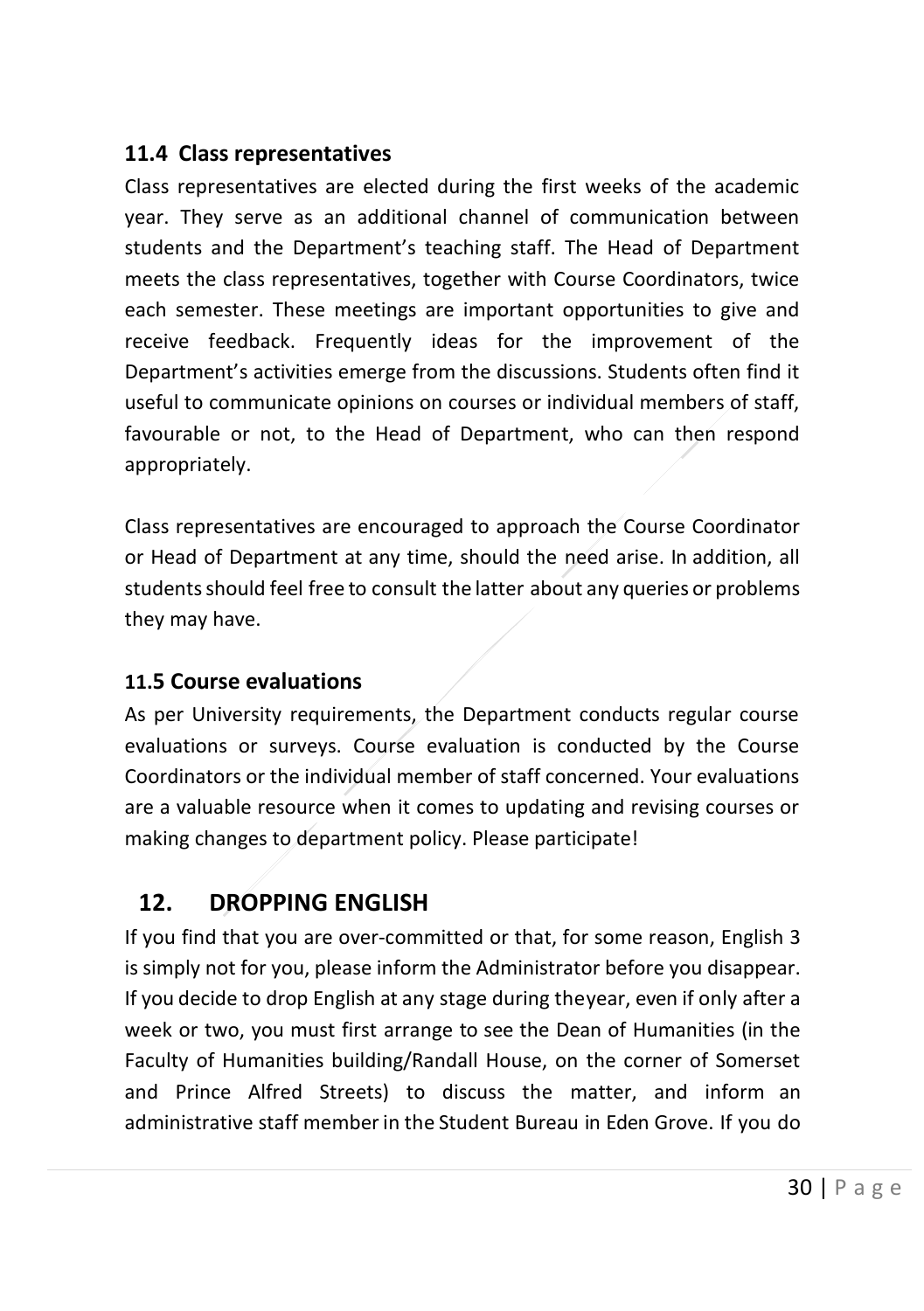not follow these steps, i.e. deregister officially, your name will remain both on the Department's class-list and on the University Administration's Student Record lists, creating confusion.

Feel free to ask the Course Coordinator and the Administrator if you still have any questions.

We hope that you have a marvellous and successful year and that many of you will consider applying to do Honours with us in 2022!

#### **13. APPLYING FOR HONOURS**

Please apply via ROSS. You are welcome to contact the Honours Co-Ordinator, Dr Deborah Seddon, or the HoD, Prof Lynda Spencer if you have any queries.

#### **14. TIMETABLES**

See timetables at the end of this document.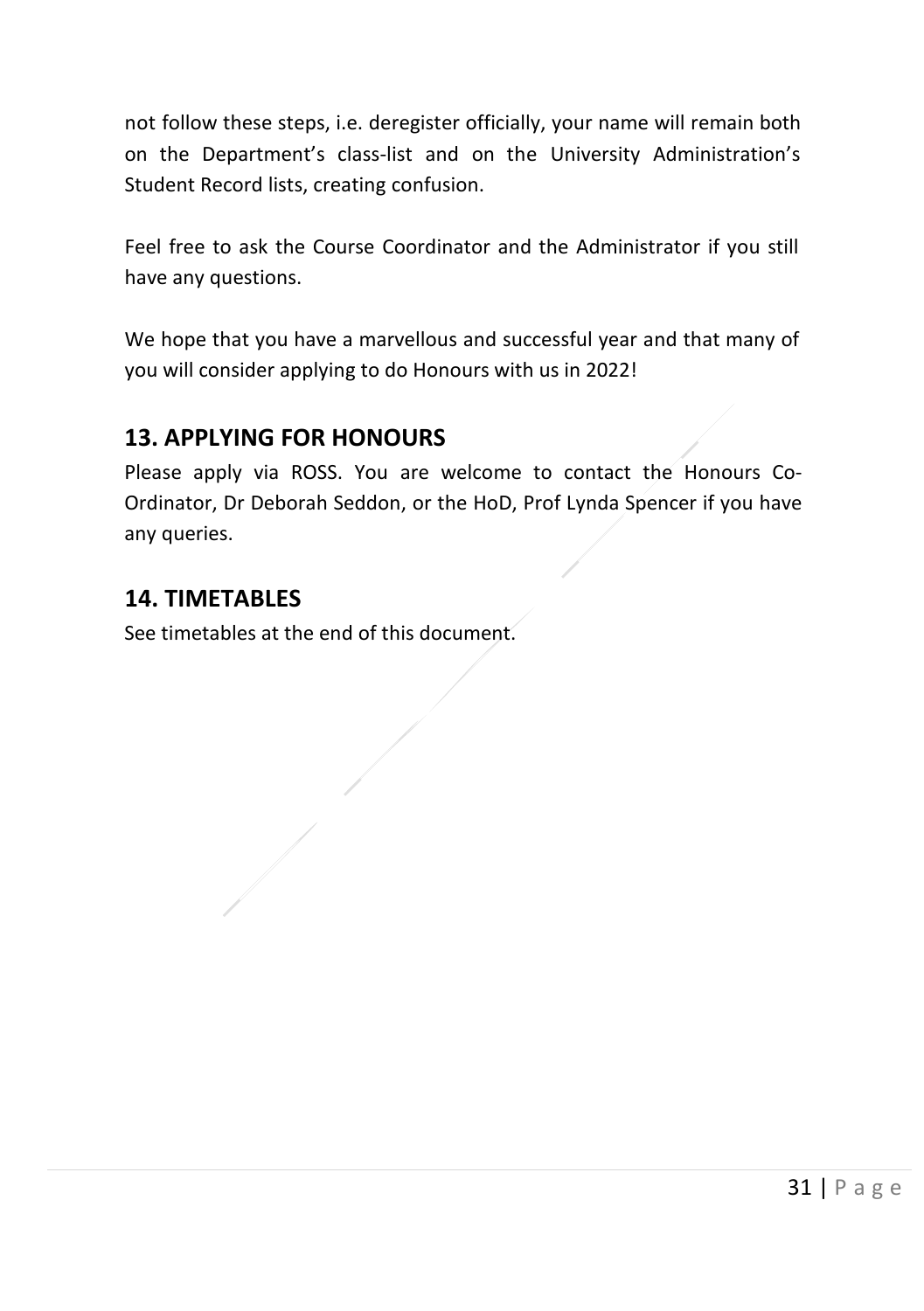| <b>FIRST SEMESTER ENGLISH 301 TIMETABLE</b>                                              |                                                 |                                                |                                                  |                                                       |                              |
|------------------------------------------------------------------------------------------|-------------------------------------------------|------------------------------------------------|--------------------------------------------------|-------------------------------------------------------|------------------------------|
| Week                                                                                     | Mon 16:05                                       | Wed 16:05                                      | <b>Tues 08:40</b>                                | <b>Thurs 10:30</b>                                    | <b>Wed 9.35</b><br>Fri 11.25 |
|                                                                                          | <b>Early Modern Literature</b>                  |                                                |                                                  | <b>African Literary Representations</b>               | <b>Electives</b>             |
| 1 21/02                                                                                  | Early Mod Intro<br>(DS)                         | Hamlet (JW)                                    | <b>ALR Intro (LS)</b>                            | <b>Migration (LS)</b>                                 |                              |
| 2 2 8 / 0 2                                                                              | Hamlet (JW)                                     | Hamlet (JW)                                    | <b>Migration (LS)</b>                            | <b>Migration (LS)</b>                                 |                              |
| 3 07/03                                                                                  | Hamlet (JW)                                     | Lear (JW)                                      | <b>Migration (LS)</b>                            | Wheat (LS)                                            |                              |
| 4 14/03                                                                                  | Lear (JW)                                       | Lear (JW)                                      | Wheat (LS)                                       | Wheat (LS)                                            |                              |
| 521/03                                                                                   | <b>HUMAN RIGHTS DAY</b>                         | Donne (DS)                                     | Wheat (LS)                                       | A Letter (LS)                                         |                              |
| 6 28/03                                                                                  | Donne (DS)                                      | Donne (DS)                                     | A Letter (LS)                                    | A Letter (LS)                                         |                              |
|                                                                                          |                                                 |                                                |                                                  | TEACHING ENDS 01/04, MID-SEMESTER BREAK 02/04 - 11/04 |                              |
| 7 11/04                                                                                  | As You Like It (TN)                             | As You Like It<br>(TN)                         | <b>Short Fiction</b><br>(NN)                     | <b>Short Fiction</b><br>(NN)                          | 15/04 GOOD<br><b>FRIDAY</b>  |
| 8 18/04                                                                                  | <b>FAMILY DAY</b>                               | As You Like It<br>(TN)                         | <b>Short Fiction</b><br>(NN)                     | <b>Short Fiction</b><br>(NN)                          |                              |
| 9 25/04                                                                                  | As You Like It (TN)                             | <b>FREEDOM DAY</b>                             | Hibiscus (SN)                                    | Hibiscus (SN)                                         |                              |
| 10 02/05                                                                                 | <b>WORKER'S DAY</b>                             | Marvell (TN)                                   | Hibiscus (SN)                                    | Hibiscus (SN)                                         |                              |
| 11 09/05                                                                                 | Marvell (TN)                                    | Marvell (TN)                                   | Poetry (NN)                                      | Poetry (NN)                                           |                              |
| 12 16/05                                                                                 | Milton (TN)                                     | Milton (TN)                                    | Poetry (NN)                                      | Poetry (NN)                                           |                              |
| 13 23/05                                                                                 | Milton (TN)                                     | Milton (TN)                                    | Poetry (NN)                                      | <b>Revision</b>                                       |                              |
| Teaching<br><b>Swot Week</b><br>$28/05 -$<br>02/06<br><b>Exams</b><br>$03/06 -$<br>24/06 | CA:<br>ends 27/05 18/03 Hamlet<br>13/05 Marvell | SA/Exam:<br>Lear; Donne; Like<br>It and Milton | CA:<br>18/03 Migration<br>13/05 Short<br>Fiction | SA/Exam:<br>Ngugi, Bâ, Adichie<br>and Poetry          |                              |